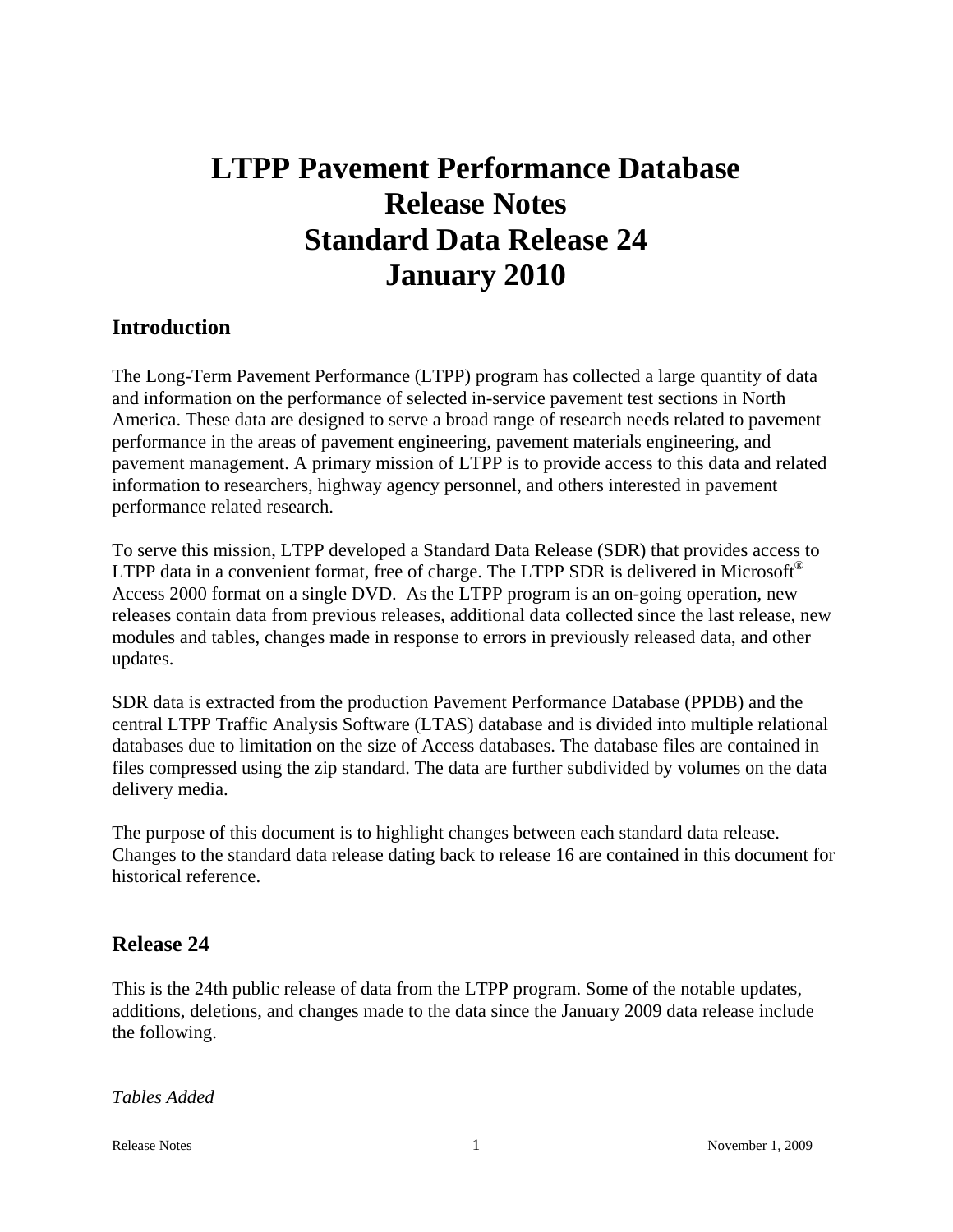Two new MON\_DRAIN\_PERM tables. These tables contain measurements and calculations made as part of the drainage study undertaken as part of NCHRP project 1-34D and included in the final report – NCHRP report 583 'Effects of Subsurface Drainage on Pavement Performance'.

- MON DRAIN PERM CALC. This table contains the calculated permeability and other drainage characteristics resulting from NCHRP 1-34D. The values in these new MON DRAIN tables were taken from the appendices in the report.
- MON\_DRAIN\_PERM\_MEAS. This table contains the field measurements made in support of the permeability calculations conducted as part of NCHRP 1-34D. These values are necessary to get the values in the MON\_DRAIN\_PERM\_CALC table.

Nine new TST\_ESTAR tables. These tables house the newly developed dynamic modulus  $|E^*|$ computed parameter data, which contain the inputs used by the developed Artificial Neural Network (ANN) models as well as the outputs those models created. Dynamic modulus,  $|E^*|$ , is a fundamental property that defines the stiffness characteristic of hot mix asphalt (HMA) mixtures as a function of loading rate and temperature. Details on the models and intermediate calculations can be found in the report *LTPP Computed Parameter: Dynamic Modulus* included on the LTPP Reference Library distributed with the SDR.

- TST\_ESTAR\_MASTER. This is the master linking table for all of the new TST\_ESTAR tables. It contains the information necessary to relate the information in the tables keyed with the ESTAR\_LINK field to the rest of the database.
- TST\_ESTAR\_GSTAR\_CAM\_COEFF. This table contains the coefficients necessary to use the Christensen-Anderson-Marasteanu (CAM) model to predict  $|G^*|$  input values.
- TST ESTAR GSTAR INPUT. This table contains the  $|G^*|$  information used as input to the two G\* based E\* ANN models.
- TST\_ESTAR\_VISC\_MODEL\_COEFF. This table contains the A and VTS values used to generate the input viscosity values.
- TST\_ESTAR\_VISC\_INPUT. This table contains the viscosity values used as input to the two viscosity based |E\*| ANN models.
- TST\_ESTAR\_VOLUM\_INPUT. This table contains the volumetric data (VMA and VFA) used in the  $|G^*|$  and viscosity based  $|E^*|$  ANN models.
- TST\_ESTAR\_MR\_INPUT. This table contains the resilient modulus data used in the resilient modulus based |E\*| ANN model.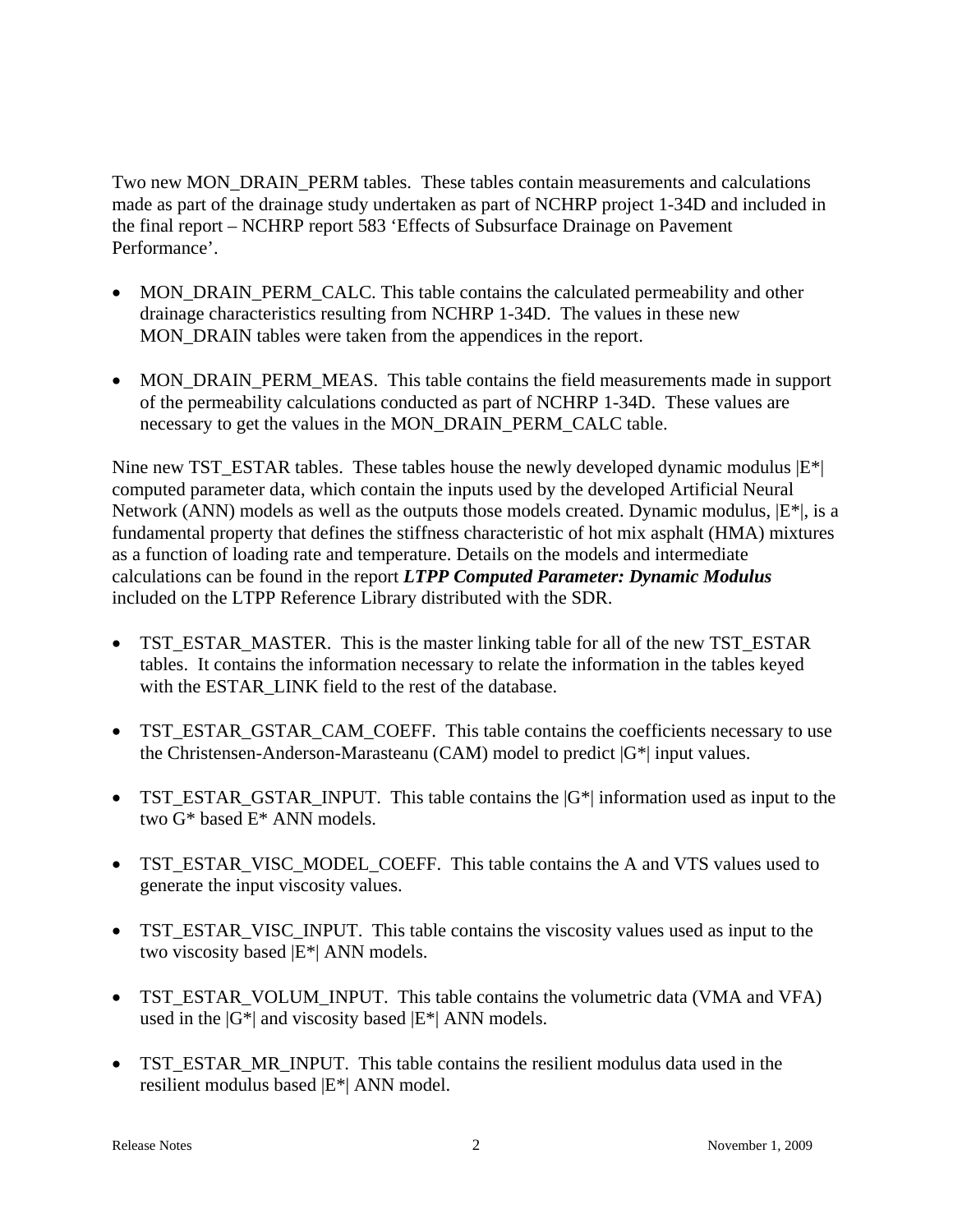- TST\_ESTAR\_MODULUS. This table contains the modulus values predicted by the various  $E^*$  models for a given temperature and frequency. The data in this table is very similar to the data required for input into the MEPDG.
- TST\_ESTAR\_MODULUS\_COEFF. This table contains the Sigmoidal and Shift Factor fitting function coefficients. These values are developed from the modulus values contained in the TST\_ESTAR\_MODULUS tables, and will fail QC if the resulting curve does not match the modulus values well enough.

The LTPP Traffic Analysis database has been added as a separate set of databases. This database contains daily and monthly traffic data used in the annual traffic estimates stored in the pavement performance database, traffic monitoring equipment locations, statistical summaries used in the quality review of traffic data, data errors, and other information used in the traffic data review and analysis procedure. The database is structured as a standalone series of ACCESS databases following the same type of functional structure as the pavement database.

The following tables will be included as part of this new LTAS database:

- COMP\_AX. This table contains a comparison data set for axle distributions based on 14 days of weight data immediately after a site validation for SPS-1, -2, -5 and -6 sites.
- COMP\_CL\_CT. This table contains a comparison data set for vehicle counts based on 14 days of classification data immediately after a site validation for SPS-1, -2, -5 and -6 sites.
- COMP\_GVW. This table contains a comparison data set for GVW distributions based on 14 days of weight data immediately after a site validation for SPS-1, -2, -5 and -6 sites.
- COMP\_WT\_CT. This table contains a comparison data set for vehicle counts based on 14 days of weight data immediately after a site validation for SPS-1, -2, -5 and -6 sites.
- DD\_AX. This table contains daily axle group counts using the agency's classification scheme.
- DD\_CL\_CT. This table contains count data by site, year, month, day, lane, and direction for based on classification data records using the agency's classification scheme.
- DD\_GVW. This table contains daily GWV data using the agency's classification scheme.
- DD\_WT\_CT. This table contains count data by site, year, month, day, lane, and direction for based on weight data records using the agency's classification scheme.
- ERR\_CL. This table contains a record for each lane and direction by date that was rejected in processing classification data.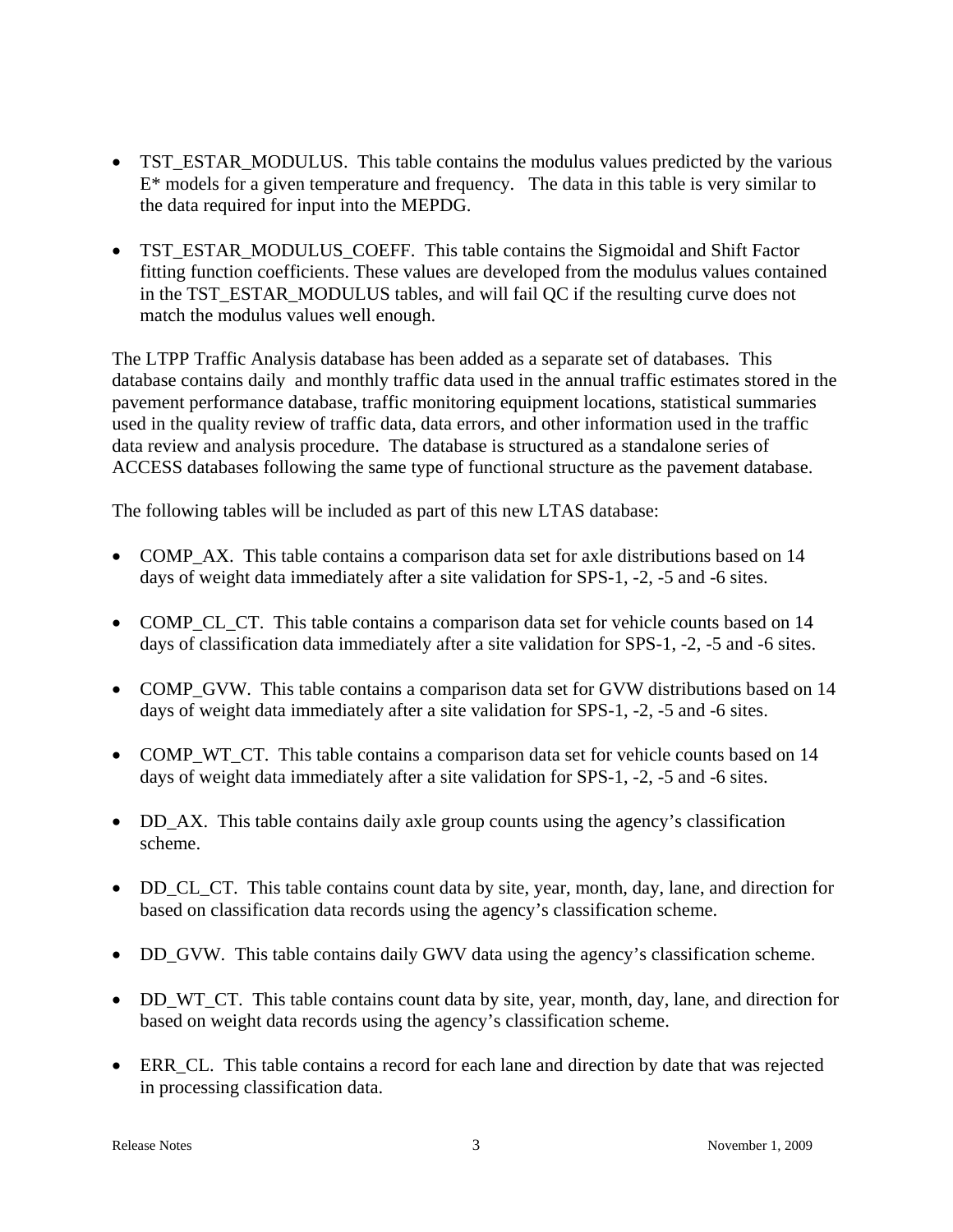- ERR WT. This table contains a record for each error encountered for each lane and direction by date while processing weight data.
- ESAL FACTOR SN 5 PT 2 5. This table is hard coded with the factors to be used in computing average ESALs per vehicle. The factors are for a flexible pavement with a structural number of 5 and a terminal serviceability of 2.5.
- ESAL\_PER\_VEH. This table contains for every site, year, month, lane, direction and vehicle class the average ESALs per vehicle based on the ESAL factors found in ESAL\_FACTOR\_SN\_5\_PT\_2\_5 and are used solely for evaluating reasonableness of weight data.
- MM\_AX. This table contains monthly axle group counts by day of week for buses and trucks using the Traffic Monitoring Guide (TMG) 13-bin scheme.
- MM\_CT. This table contains monthly vehicle class counts summarized separately for weight and class data by day of week using the TMG 13-bin scheme.
- MM GVW. This table contains monthly GVW data by day of week for buses and trucks using the TMG 13-bin scheme.
- SHRP INFO. This table describes the relationship between an LTPP section or project and the traffic data collected used as inputs to estimation of pavement loading.
- SITE\_EQUIPMENT\_INFO. This table is used to identify the type of equipment installed and the classification schemes being used with that equipment.
- SPSWIM\_VALIDATION\_INIT. This table contains a listing of all sites being validated by the SPS WIM Pooled Fund Study including date of initial validation
- STAT\_QC\_A\_AX. This table contains first axle weights by site, year, month, day, lane, direction, vehicle class, and axle group using the agency vehicle classification scheme.
- STAT\_QC\_A\_AX\_9\_DD. This table contains average steering axle weights and their standard deviations for all class 9 vehicles as population and for class 9 vehicles weighing 60,000 pounds or more where a class 9 is not necessarily a 5-axle tractor trailer combination.
- STAT QC BC AX. This table contains drive tandem axle weights by site, year, month, day, lane, direction, and vehicle class using the agency vehicle classification scheme.
- STAT QC BC SPACE. This table contains B-C axle spacing by site, year, month, day, lane, direction and vehicle class using the agency vehicle classification scheme.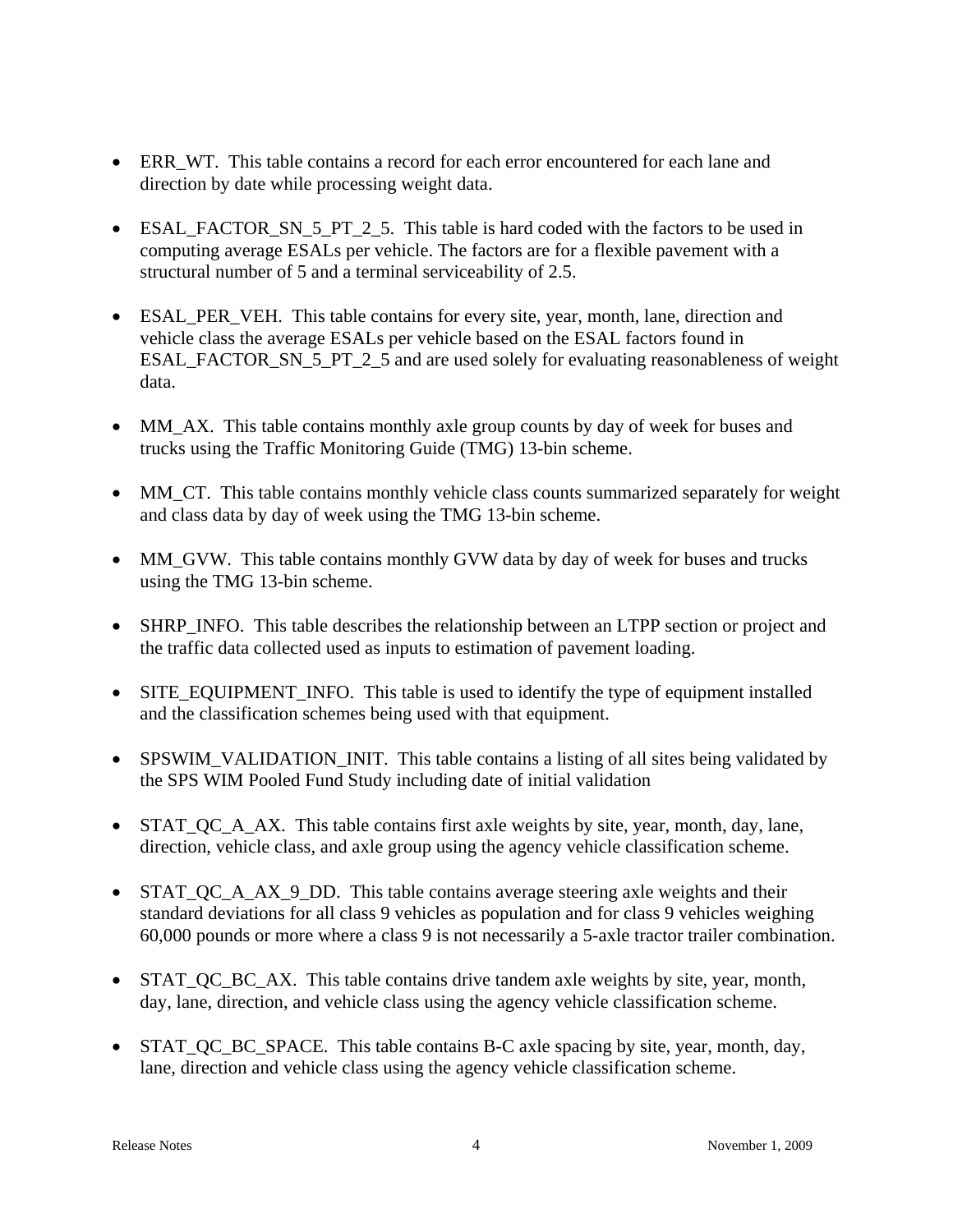- STAT\_QC\_GVW\_9\_DD. This table is used to accumulate gross vehicle weights of class 9 vehicles in kips where a class 9 is not necessarily a 5-axle tractor trailer combination. The data is stored by site, year, month, day, lane and direction.
- TRAFFIC\_ANALYSIS\_TRACKER. This table tracks when daily, monthly, and annual summaries and annual estimates were last updated.
- TRAFFIC\_CLASS\_CONVERT\_DATA. This table describes how the agency classes are divided among the TMG 13-bin classification scheme being used for LTPP reporting purposes.
- TRAFFIC CLASS CONVERT MASTER. This table has a minimum of two records for every state or province in SHRP\_INFO covering the entire LTPP study period 1/1/1990 to 12/31/2010. One refers to the relationships for classification data, the other to those for weight data.
- TRAFFIC CODES. This table contains a listing of all of the codes used by the traffic tables.
- TRAFFIC CODE TYPES. This table contains the codes and the sources used in creating the Codes List report for the traffic data base.
- TRAFFIC PURGES. This table contains purges pending or applied to traffic data.
- TRAFFIC\_REGIONS. This table contains the correspondence between the state code and the region that the state belongs.
- TRAFFIC RS CHANGES. This table stores information on changes made to record status including the reason(s) why and who made the modification.
- TRAFFICDD. This table is the data dictionary for the traffic table space, and provides a listing of all tables and their associated fields for both the QC and the analysis software.
- TRAFFICTD. This table provides a description of all tables used for both the QC and the analysis software.
- TRF\_MONITOR\_AXLE\_DISTRIB. This table has annual estimated axle distributions by vehicle class and axle group for the LTPP lane only. It is identical to the table of the same name in the pavement database.
- TRF\_MONITOR\_LTPP\_LN. This table has annual estimated counts by vehicle class and axle group for the LTPP lane only. It is identical to the table of the same name in the pavement database.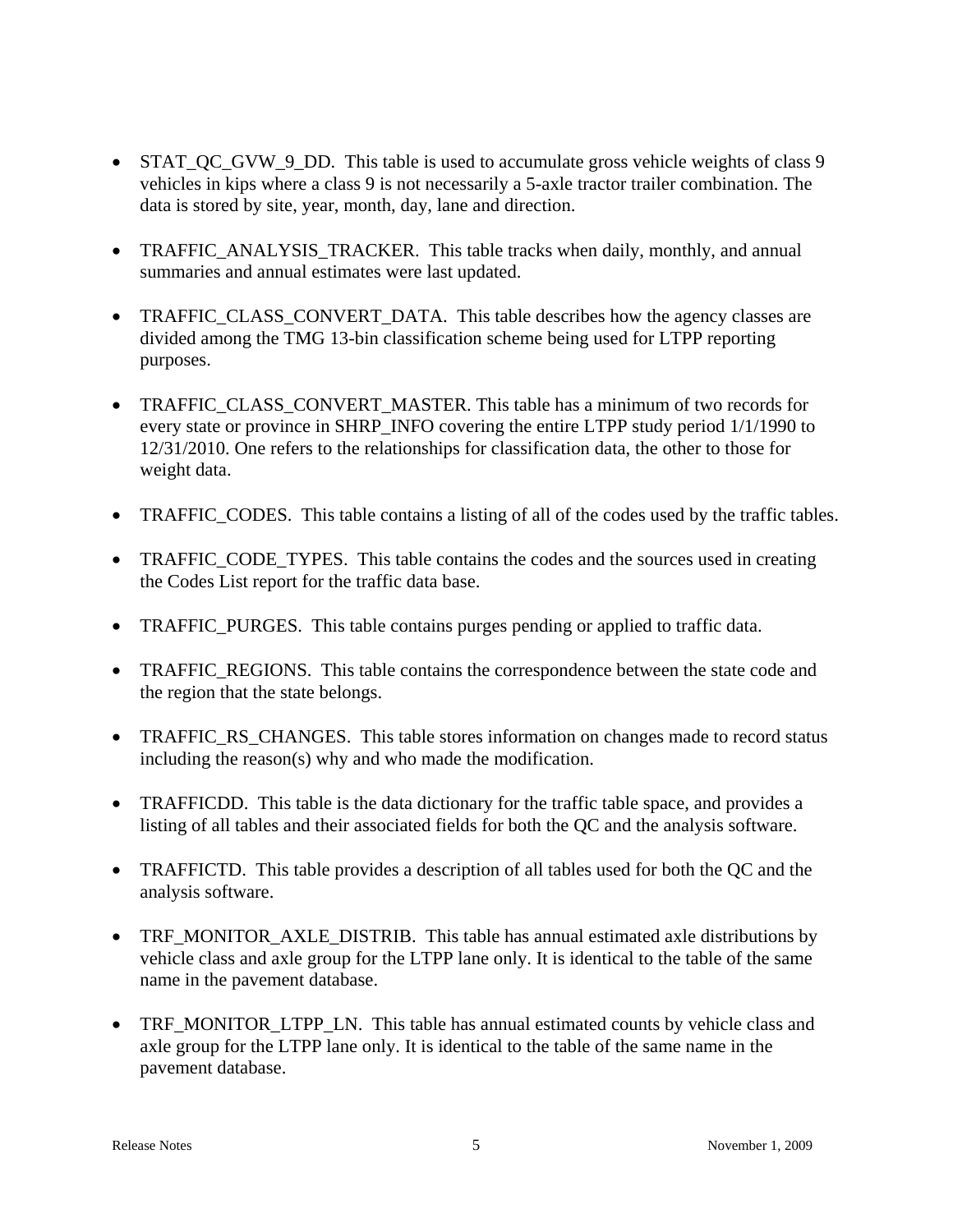- YY\_AX. This table contains yearly axle group counts by day of week for buses and trucks using the Traffic Monitoring Guide (TMG) 13-bin scheme.
- YY CT. This table contains yearly vehicle class counts summarized separately for weight and class data by day of week using the TMG 13-bin scheme.
- YY GVW. This table contains yearly GVW data by day of week for buses and trucks using the Traffic Monitoring Guide (TMG) 13-bin scheme..

Additionally, two mostly empty databases are included – one with all the PPDB tables and one with all the LTAS tables. The PPDB database is included in Volume 1 and is named SKELETON DATABASE. The tables normally contained in the Administration module are populated in this database, but the rest are unpopulated. The LTAS database is included in Volume 5 and is named TRAFFIC\_SKELETON\_DATABASE. Again, the tables that contain more general administrative information are populated. These databases may serve as a useful tool for those wishing to create project level databases or create a version of the tables in an alternate format.

### *Other Notes*

The TST\_PC03 (PCC Coefficient of Thermal Expansion) table has been altered somewhat with the addition of several new fields. TEST\_SEQUENCE is included to indicate several tests on the same sample; EQUIP\_MANUFACTURER contains codified manufacturer information; PRIMARY\_AGG\_CLASS and SECONDARY\_AGG\_CLASS replace the old AGGR\_TYPE\_PCC field and use codified values instead of the open text previously used.

Additionally, the data in TST\_PC03 has been updated with new information provided by the lab. The new data set includes a significant increase in the number of available records, and replaces the previous data set entirely, which was incorrect due to faulty calibration values.

The profile elevation data in MON\_PROFILE\_DATE for manual Dipstick measurements has been updated since the last release using a corrected algorithm. The previous values were generally not filtered correctly and had large values reflecting actual elevation changes in the pavement surface. The new process removed these elevations changes and presents the Dipstick data consistently with the data collected by the inertial profilers.

Nearly 1000 new values have been added to the SURVEY\_WIDTH field in the MON\_DIS\_PADIAS42\_AC, MON\_DIS\_PADIAS42\_CRCP, and MON\_DIS\_PADIAS42\_JPCP tables. These values were taken from the distress maps by the MRL contractor.

# **Release 23**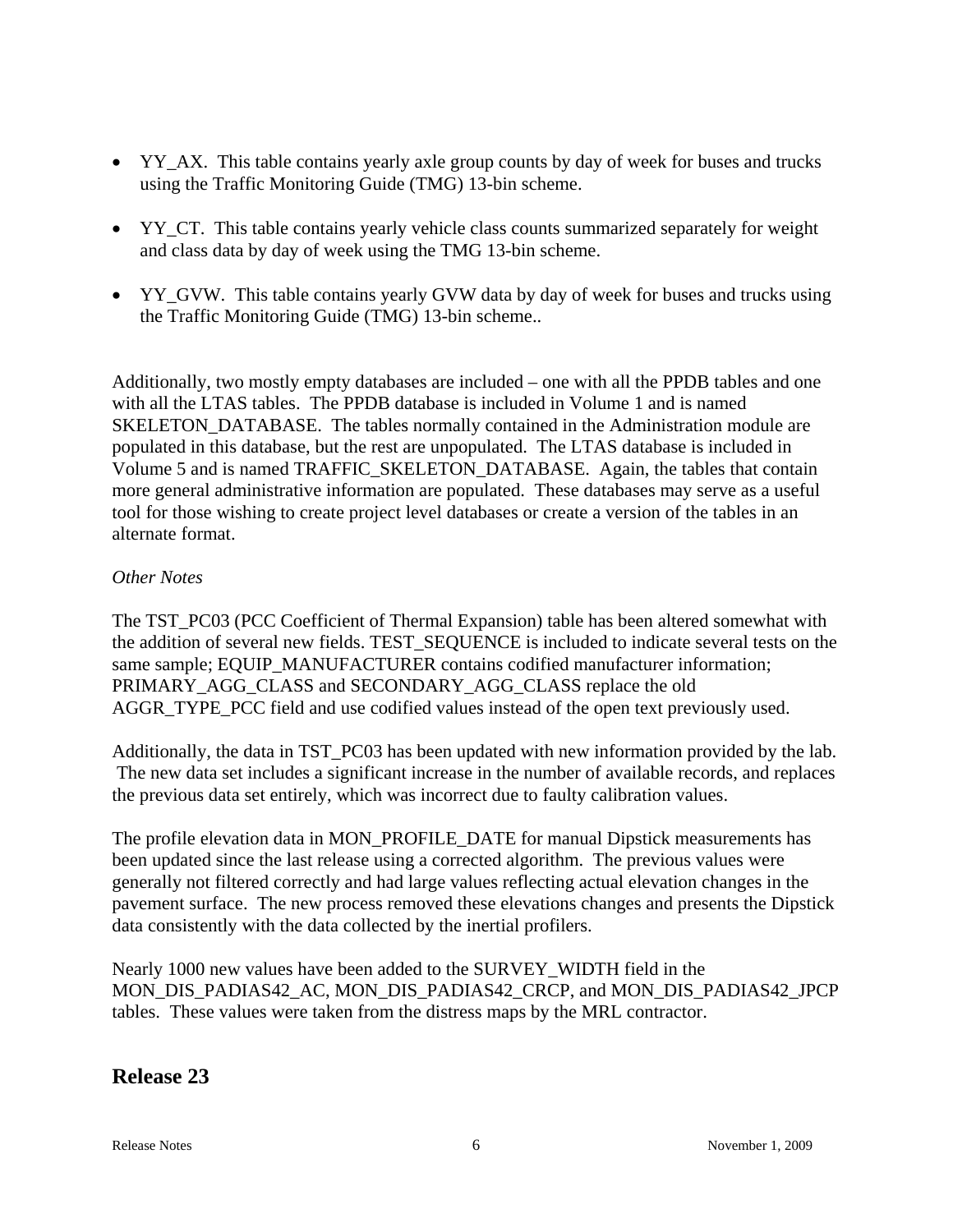This is the  $23<sup>nd</sup>$  public release of data from the LTPP program. Some of the notable updates, additions, deletions, and changes made to the data since the January 2008 data release include the following.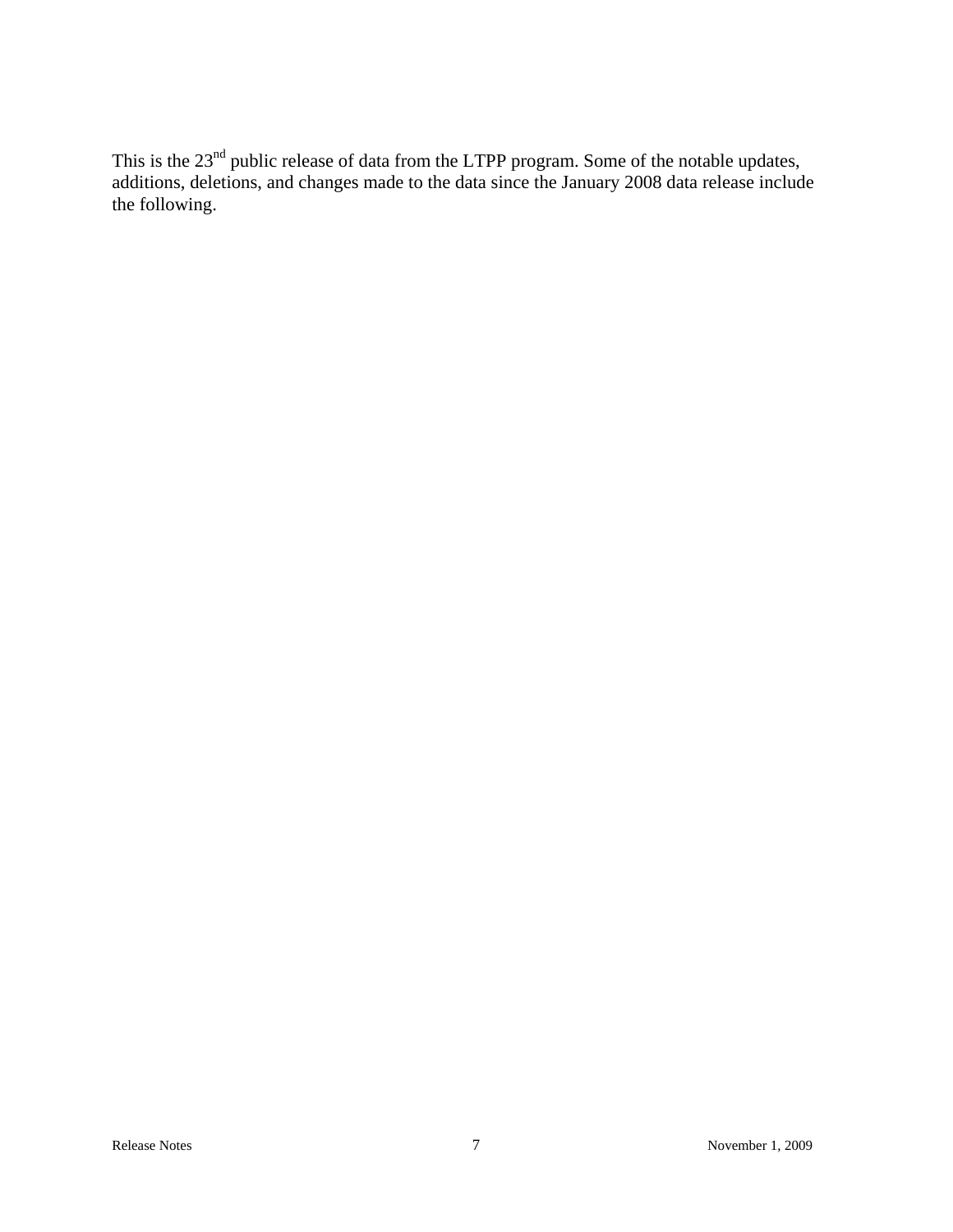### *Tables Added*

SECTION\_LAYER\_STRUCTURE . This table is a master pavement layer structure table. It is a copy of the contents of the TST\_L05B table. It was added to the administration module and is included in all MS Access databases in the SDR for user convenience.

TRF\_MEPDG\_HOURLY\_DIST. This table contains annual average hourly distribution of trucks by hour in the LTPP lane. The computations were performed following the algorithm contained in the Mechanistic-Empirical Guide for the Design of New and Rehabilitated Pavement Structures developed under NCHRP project 1-37A.

SMP\_FROST\_PRESENCE. This table contains the number of frozen layers on a test day from interpretation of the measurement on SMP test sections.

### *Tables Removed*

MON\_DIS\_PADIAS\_CRCP. This table was removed since it is now empty. Records from the MON\_DIS\_PADIAS tables are removed when matching records are contained in the MON DIS PADIAS42 tables. This means all of the data previously in the table was reinterpreted using the newer method.

RHB\_CMRAP\_MIX\_PROP. The three records which used to be in this table were removed in reaction to a Data Analysis- Operations Feedback Report. Since the table was now empty it was removed from the data release.

MEPDG\_AX\_BINS. Although the MEPDG tables in release 22 were renamed in release 23, this table was removed since the information that was previously contained in the table was added to the the renamed TRF\_MEPDG\_AX\_DIST table.

#### *Other Notes*

The tables named MEPDG  $*$  in release 22 were renamed TRF\_MEPDG as follows: MEPDG\_ADTT\_LTPP\_LN was renamed TRF\_MEPDG\_AADTT\_LTPP\_LN MEPDG\_AXLE\_DIST was renamed TRF\_MEPDG\_AX\_DIST MEPDG\_AXLE\_DIST\_ANL was renamed TRF\_MEPDG\_AX\_DIST\_ANL MEPDG\_AXLE\_DIST\_ANL\_VAR was renamed TRF\_MEPDG\_AX\_DIST\_ANL\_VAR MEPDG\_AXLE\_PER\_TRUCK was renamed TRF\_MEPDG\_AX\_PER\_TRUCK MEPDG\_MONTHLY\_ADJ\_FACTORS was renamed TRF\_MEPDG\_MONTH\_ADJ\_FACTOR MEPDG\_VEHICLE\_CLASS\_DIST was renamed TRF\_MEPDG\_VEH\_CLASS\_DIST

The new tables were added to the TRF module in the SDR.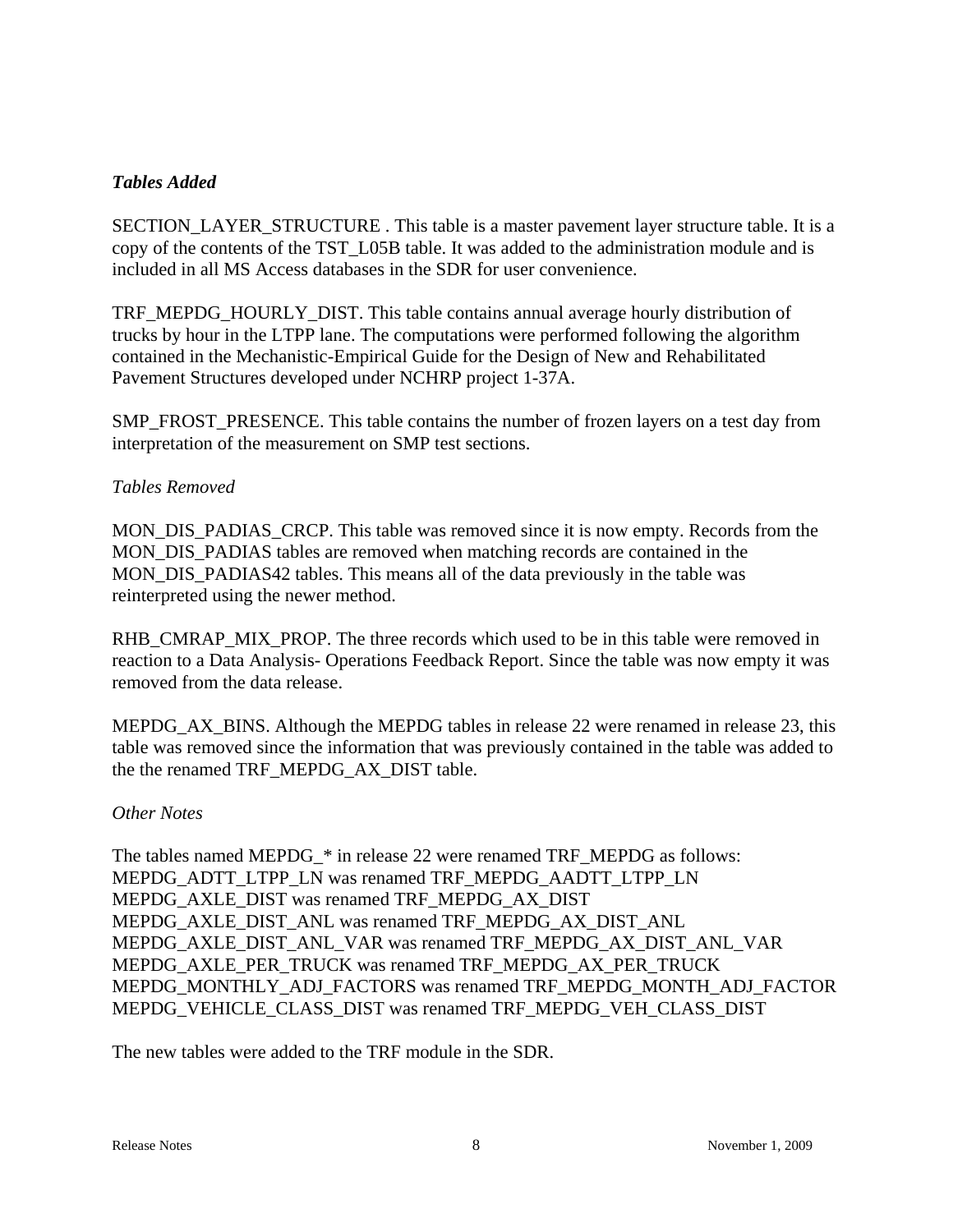In the TRF\_MEPDG\_AX\_DIST table, records where the percentage distribution value for the axle bin weight range was zero, were added to the table. Previously the zero values were left out of the MEPDG\_AXLE\_DIST table. The resulting increase in size of the table requires that it be split into five databases due to the limitation of the size of MA Access tables.

This data release contains an update of the climate tables in the CLM module with new data through 2006. For this update, the virtual weather stations statistics were recomputed using the new test section coordinates contained in the SECTION\_COORDINATES table.

The data contained in the SMP\_FREEZE\_STATE and SMP\_FROST\_PENETRATION table were replaced with the results of a LTPP analysis project which reinterpreted all of the frost measurements on SMP test sections. The new table SMP\_FROST\_PRESENCE was added as part of this effort.

During the final processing of the upload data it was discovered that the majority of profile elevation data contained in the MON\_PROFILE\_DATA tables from manual Dipstick measurements had not been filtered in accordance with LTPP guidelines. The problem was traced back to an incorrect setting in the ProQual program used to process LTPP longitudinal profile data prior to upload into the database. While filtered profile data was used in the computation of the ride statistics, the wrong set of profile elevation measurements was loaded into the database. The problem was not able to be corrected prior to the data release. This problem is also present in other data releases.

In the SECTION COORDINATES table, project level entries were added for all SPS sites. When individual test section coordinate measurements were available using the new global positioning equipment, the SPS project level ID was set to the coordinates of the first test section at the site in the direction of traffic. When new measurements were not available, older measurements were used to populate these records. All SPS site now contain an entry in the SECTION\_COORDINATES table. Use of the SPS\_GPS\_LINK table is no longer necessary to find the location of SPS site linked to a GPS section.

### The SURVEY\_WIDTH field in the MON\_DIS\_PADIAS42\_AC,

MON\_DIS\_PADIAS42\_CRCP, and MON\_DIS\_PADIAS42\_JPCP tables were populated with information extracted from the raw survey reports contained in the AIMS data files. The SURVEY WIDTH field was added to the pavement distress tables since the magnitude of transverse and areal distresses can vary significantly depending on the width of the pavement included in the distress survey. Not all records were able to be updated due to differences in reporting requirements over time.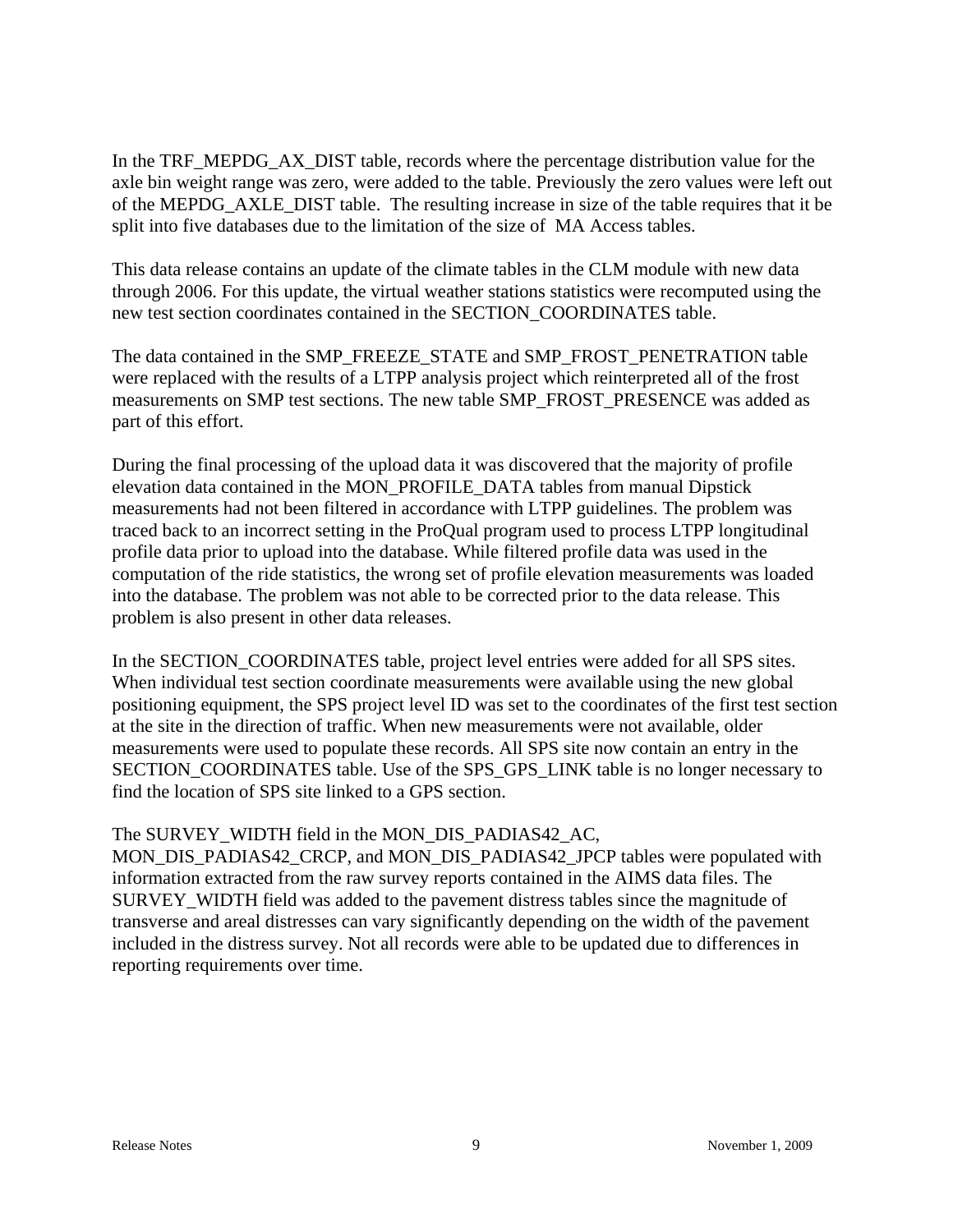A significant update was made to the AGGR\_TYPE\_PCC field in the TST\_PC03 table for data included in previous data releases. The TST\_PC03 table contains the results of thermal coefficient of expansion tests on PCC layers. The AGGR\_TYPE\_PCC filed contains information on the classification of the course aggregate used in the PCC mix. The type of course aggregate used in a PCC mixture has been a primary variable associated with differences in the thermal coefficient of PCC mixes.

# **Release 22**

This is the  $22<sup>nd</sup>$  public release of data from the LTPP program. Some of the notable updates, additions, deletions, and changes made to the data since the November 2006 data release include the following.

There are no deleted tables in this release either because of structural changes to the database or tables that contain no records.

# *Tables Added*

The most significant addition to data release 22 are the addition of tables containing data extracted from the LTPP traffic database formatted for use as inputs to the Mechanistic-Empirical Guide for the Design of New and Rehabilitated Pavement Structures developed under NCHRP project 1-37A, the MON\_DIS\_LINK table, and the SECTION\_COORDINATES table.

MON\_DIS\_LINK. This table links distress records in various distress tables which are considered to be part of the same survey.

SECTION\_COORDINATES. This table contains updated coordinates for most GPS and SPS test sections measured using high precision global positioning receivers. Where new coordinate measurements have not been made, the previous coordinates contained in the INV\_ID and SPS ID tables were transformed to the new fractional degree and negative longitude format used in this table. The coordinate location fields in the \*ID table have been removed.

SMP\_TDR\_AUTO\_MOISTURE\_TLE: This table contains volumetric and gravimetric contents calculated using the transmission line equations (TLE) and micromechanics model to interpret TDR traces store in the SMP\_TDR\_AUTO table.

SMP\_TDR\_AUTO\_CALIBRATION\_TLE: This table contains the values used to calibrate the micromechanics model to each specific TDR sensor used as the basis of volumetric moisture and density computations contained in the SMP\_TDR\_AUTO\_MOISTURE\_TLE table.

MEPDG\_ADTT\_LTPP\_LN: This table contains estimates of the annual average daily truck traffic in the LTPP test section lane computed by three alternate computation methods.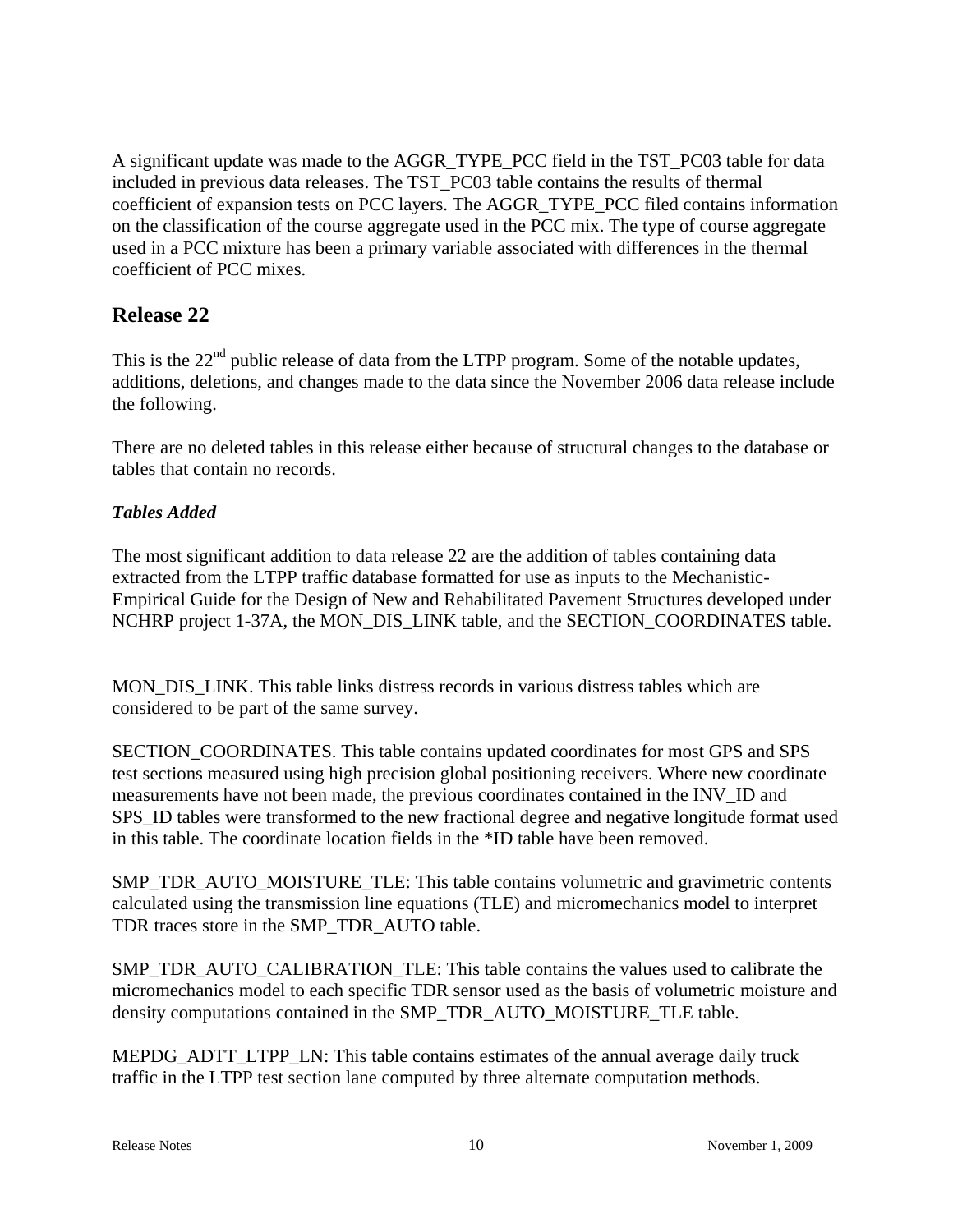MEPDG\_AXLE\_DIST. This table contains normalized axle distributions by month, truck class and axle group. Records in this table are generated from the MM\_AX table in the LTPP traffic database that contain at least 210 days of WIM data for a calendar year.

MEPDG\_AX\_BINS. This table contains the weight range of axle weight bins for data contained in the MEPDG\_AXLE\_DIST, MEPDG\_AXLE\_DIST\_ANL, and MEPDG\_AXLE\_DIST\_ANL\_VAR tables.

MEPDG\_AXLE\_DIST\_ANL. This table contains the annual average normalized axle distribution by class and axle group.

MEPDG\_AXLE\_DIST\_ANL\_VAR. This table contains the mean and variance of the elements of the normalized axle distributions by vehicle class and axle type for all years of available site specific monitoring data.

 MEPDG\_AXLES\_PER\_TRUCK. This table contains the annual average number of axles by vehicle class and axle type by year.

MEPDG\_MONTHLY\_ADJ\_FACTORS. This table contains the adjustment factor for of ADTT for each truck class by month.

MEPDG\_VEHICLE\_CLASS\_DIST. This table contains the percentage of trucks by vehicle class within the truck population (FHWA Classes 4-13) on an annual basis.

### *Other Notes*

In the MON\_DIS\_AC\_REV and MON\_DIS\_PADIAS42\_AC tables, the fields for raveling, bleeding, and polished aggregate fields where changed from zero to null for pavement surfaces with a preventative maintenance surface treatment as defined in the LTPP directive D-29. This action was taken since by directive since these type of defects are not supposed to be rated on these types of pavement surfaces. These rules where based on implementation of the SHRP SPS-3 study, but should not be interpreted as meaning that maintenance applications such as chip seals and slurry seals do not bleed or loose aggregate. The original intent of the SPS-3 data collection guidelines was to evaluate how the selected maintenance treatments affected the existing pavement prior to application of the treatment. These distress data collection rules were applied to all LTPP test sections.

The MAY\_OUTPUT field was removed from the MON\_PROFILE\_MASTER table because the index is no longer relevant to current practice and quality issues associated with its computation from some data sets.

In the various MON\_DIS\_\* tables a new field named SURVEY\_WIDTH was added that is not currently populated. This field is being added to indicate differences of the width of pavement distress surveys. Differences in the width of measured distress features cause apparent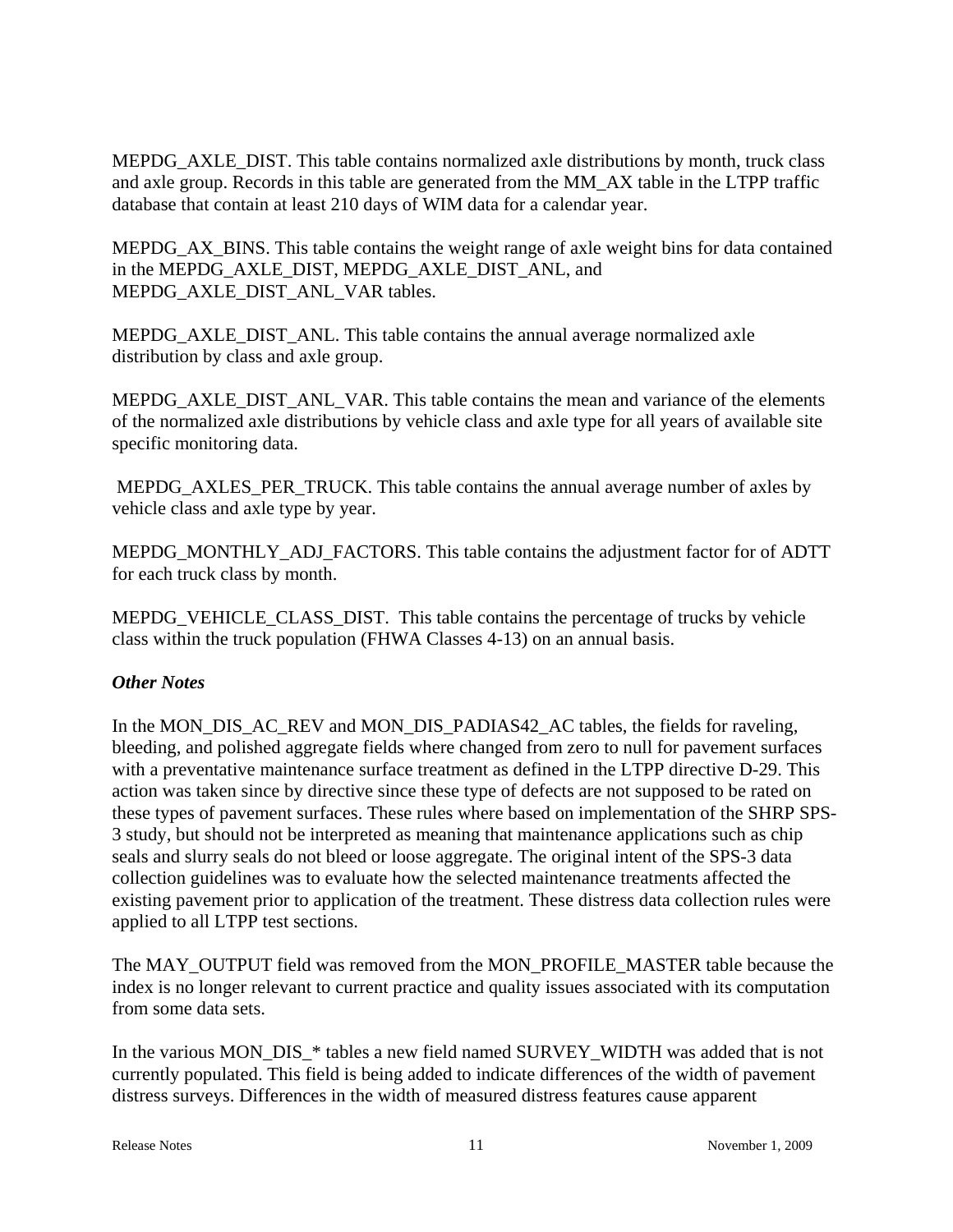discrepancies in time series analysis of extent of distress features such as transverse cracking. LTPP plans to start to populate this field for the next data release. Advanced database users can add data to these fields for current research objectives based on information contained in the various distress data forms currently contained in the Ancillary Information System available upon request from LTPP customer service.

In this release, the status of data in the inventory module was set to frozen. Frozen status means that LTPP made one last significant effort to review and correct data contained in this module. Required future changes to this data will be made centrally in order to reduce program costs on a priority basis.

# **Release 21**

This is the  $21<sup>st</sup>$  national release of data from the LTPP program. Some of the notable updates, additions, deletions, and changes made to the data since the November 2005 data release include the following:

# *Tables Added*

TST\_SS14\_UG14\_MASTER, TST\_SS14\_UG14\_DATA, and TST\_SS14\_UG14\_COMMENTS. These three tables contain the results from Dynamic Cone Penetrometer tests performed on SPS test sections as part of the SPS Materials Action Plan. This data release contains measurements from several sections. More data is expected to become available in the next data release.

TST\_SAMPLE\_COMBINE. The purpose of this table is to document the multiple locations used when a sample is combined in order to have enough material to perform a laboratory test. For example, it is often necessary to combine samples of unbound material from different core/borehole locations since the layer is not thick enough to provide enough material to be obtained from one hole. A new sample numbering convention code is being used, which uses an X in the SAMPLE\_NO field to indicate the sample is a combined sample. This new convention will be used for materials from the SPS Materials Action Plan. If resources permit, attempts will be made in the future to add entries to this table for previously combined samples which currently use the \* or \*\* convention in the SAMPLE\_NO field.

TST\_SAMPLE\_BASIC\_INFO. This table is a view that combines basic sampling information from all the other sampling tables to make certain internal automated quality control checks operations easier, and to provide the user with a single source for sampling information. Information contained in this table comes from TST\_ASPHALT\_CEMENT, TST\_FRESH\_PCC, TST\_SAMPLE\_BULK\_AC\_AGG, TST\_SAMPLE\_COMBINE, TST\_SAMPLE\_LAB\_AC\_MIX, TST\_SAMPLE\_LOG, TST\_SAMPLE\_LOG\_LAB, TST\_SAMPLE\_LOG\_SPS\_3\_4, and TST\_UNCOMP\_BITUMINOUS.

### *Tables Removed:*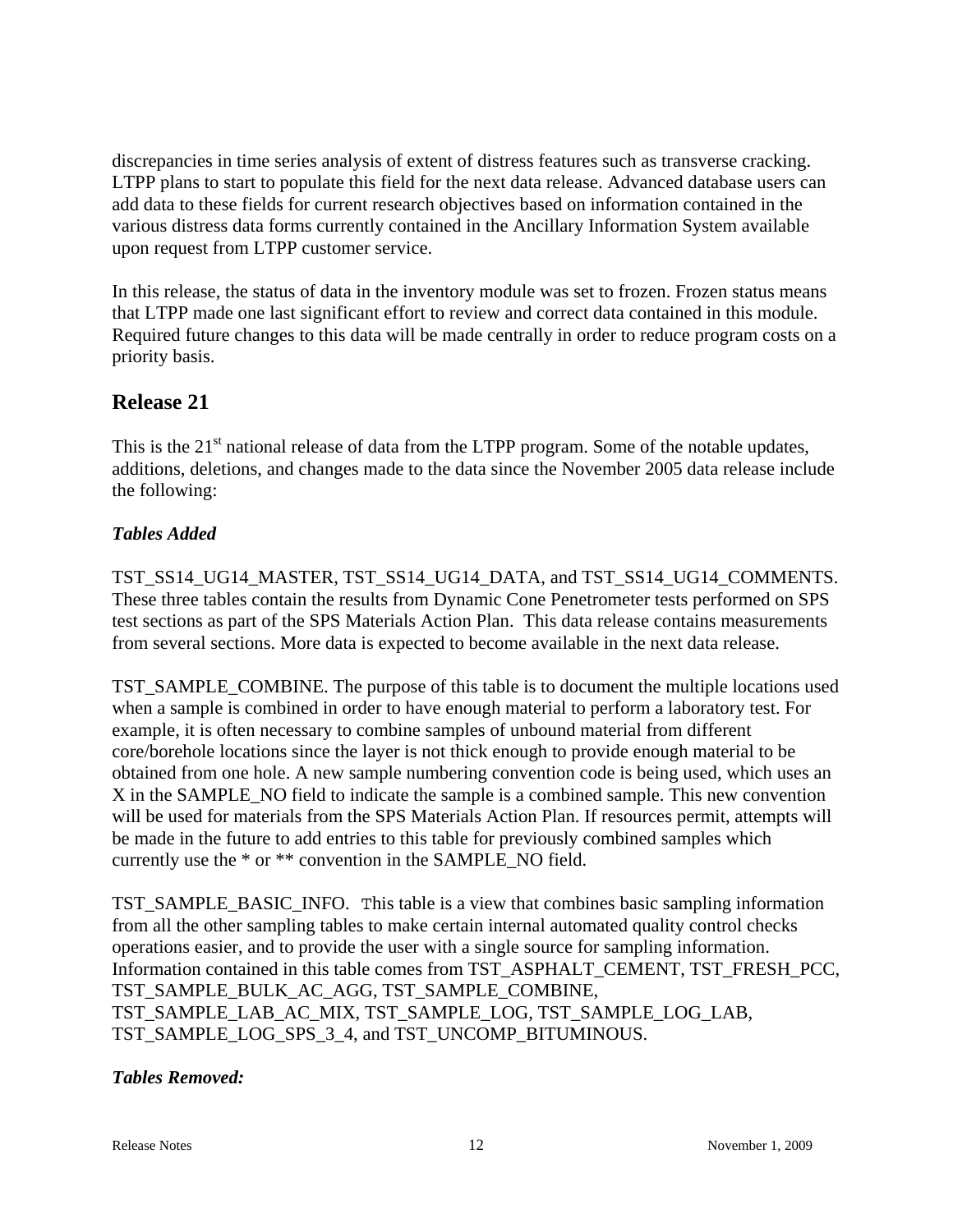The results of the backcalculation analysis performed on Falling Weight Deflectometer (FWD) data extracted from the database in 1997 have been removed from the SDR because the results of the analysis were valid for a fixed point in time and the rest of the database is dynamic. If users are interested in obtaining this data they should request a copy of SDR 20 from LTPP customer services. The following tables containing the results of the backcalculation analysis removed are:

MON\_DEFL\_FLX\_BAKCAL\_BASIN MON\_DEFL\_FLX\_BAKCAL\_LAYER MON\_DEFL\_FLX\_BAKCAL\_POINT MON\_DEFL\_FLX\_BAKCAL\_SECT MON\_DEFL\_FLX\_NMODEL\_POINT MON DEFL\_FLX\_NMODEL\_SECT MON\_DEFL\_RGD\_BAKCAL\_BASIN MON\_DEFL\_RGD\_BAKCAL\_LAYER MON\_DEFL\_RGD\_BAKCAL\_POINT MON\_DEFL\_RGD\_BAKCAL\_SECT

MON\_CATEGORY. This table is being discontinued due to changes to monitoring frequencies in response to the LTPP budget under the SAFETEA-LU legislation. The new monitoring frequencies are contained in LTPP Directive GO-38 available from the WWW.LTPP.ORG web site.

### *Other Notes:*

### *Data from the SPS Materials Action Plan*

The SPS Materials Action Plan (MAP) was initiated to address the issue of missing materials test data from test sections in the Specific Pavement Study (SPS) experiments. This data release contains the first material test results from this activity. A partial set of data updates are contained in this data release since material sampling and testing are still being performed. This data release contains more material sampling data than material property test results since testing always lags behind field sampling.

### *Data from the SPS Traffic Pooled Fund Study*

The traffic pooled fund study is designed to address deficiencies and improve the quality and quantity of monitored traffic data from the SPS 1, 2, 5, 6, and 8 projects. This five-year study consists of two phases. Phase I consists of assessing, evaluating, and calibrating the current Weigh-In-Motion (WIM) and Vehicle Classification (VC) systems used to collect traffic data at the SPS sites across the country. Phase II consists of installing and maintaining new WIM equipment as necessary to ensure high-quality data collection. This is the first release of data from Phase II of the study for the Colorado SPS-2, Maryland SPS-5, and Illinois SPS-6 project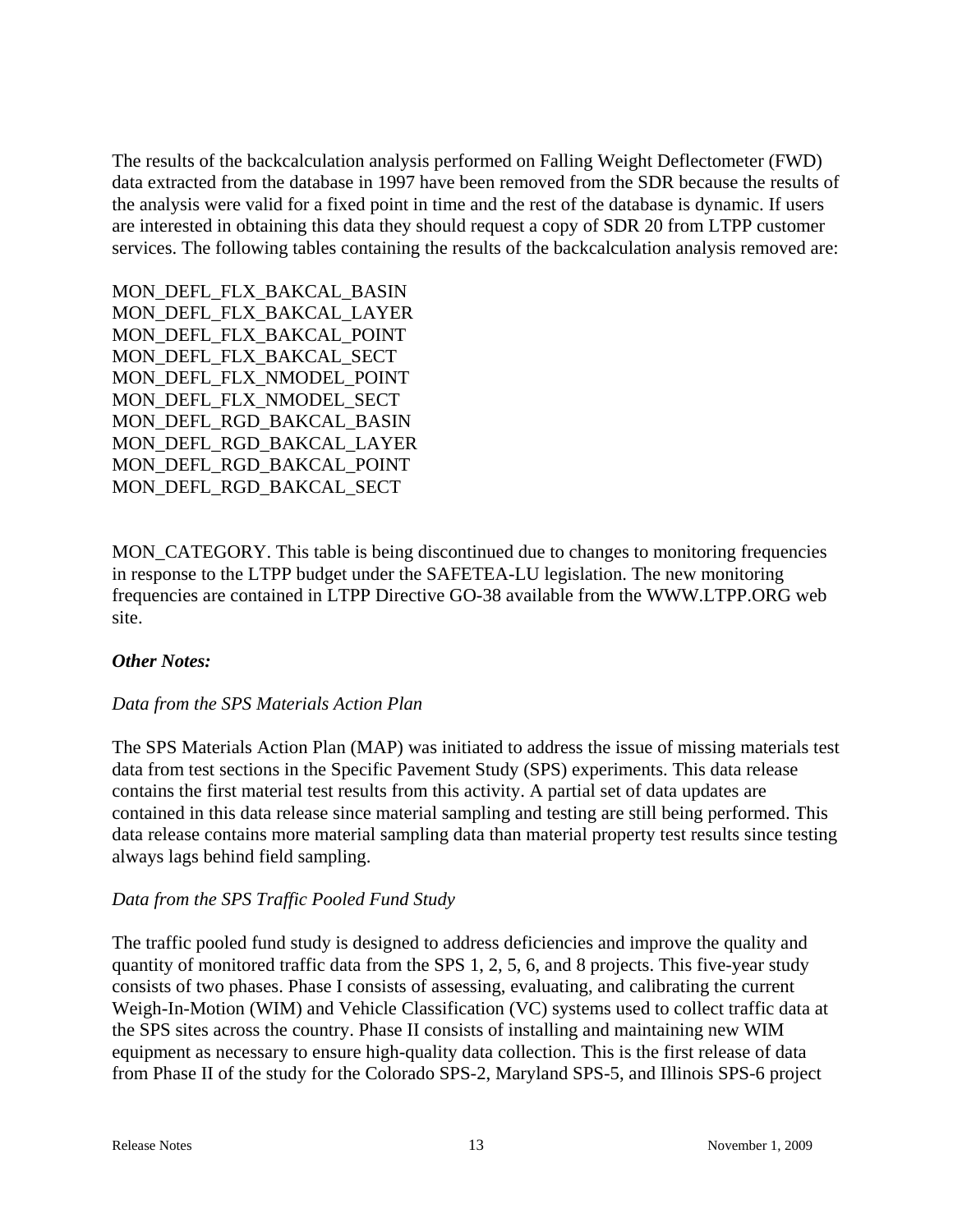sites. The data release also contains traffic data from sites validated as part of Phase I from Florida SPS-1 and 5, Ohio SPS-1 and 2, Texas SPS-1, and Michigan SPS-1.

### *Photographic Distress and Transverse Profile Data Reconciliation*

After SDR 20, a major effort was made to reconcile pavement distress and transverse profile measurements performed using photographic based technology. The objective of this reconciliation was to resolve discrepancies between field measurements and data contained in the database. This effort has resulted in the addition of approximately 600 distress surveys stored in the MON\_PADIAS42\_\* tables and 1,400 transverse profile measurements stored in the MON\_T\_PROF\_\* tables. Some of these data date back to the start of pavement test sectioning monitoring in1990.

# **Release 20.0**

This was the 20<sup>th</sup> national release of data from the LTPP program. This release contains some revisions to data included in the January 2005 Data Release. In addition, several tables have been added to this release as noted below:

### *Tables Added:*

TST\_SAMPLE\_BULK\_AC\_AGG: This new table in the Material Testing module contains information on bulk aggregate sampled at asphalt concrete plants for test sections included in the SPS-9 Superpave experiment.

TST\_SAMPLE\_LAB\_AC\_MIX: This new table in the Material Testing module contains information on laboratory mixed AC samples for test sections included in the SPS-9 Superpave experiment.

### *Tables Removed:*

RHB\_ACO\_SP\_PROP: This table was added in SDR 19 and has no data in it yet. It will be included in future releases if data becomes available.

### *Other Additions to Release 20.0:*

### *CONSTRUCTION\_NO added to tables:*

The field CONSTRUCTION\_NO field was added to the following Material Testing tables: TST\_ASPHALT\_CEMENT, TST\_FRESH\_PCC, TST\_SAMPLE\_BULK\_AC\_AGG, TST\_SAMPLE\_LOG\_SPS\_3\_4, TST\_UNCOMP\_BITIMINOUS.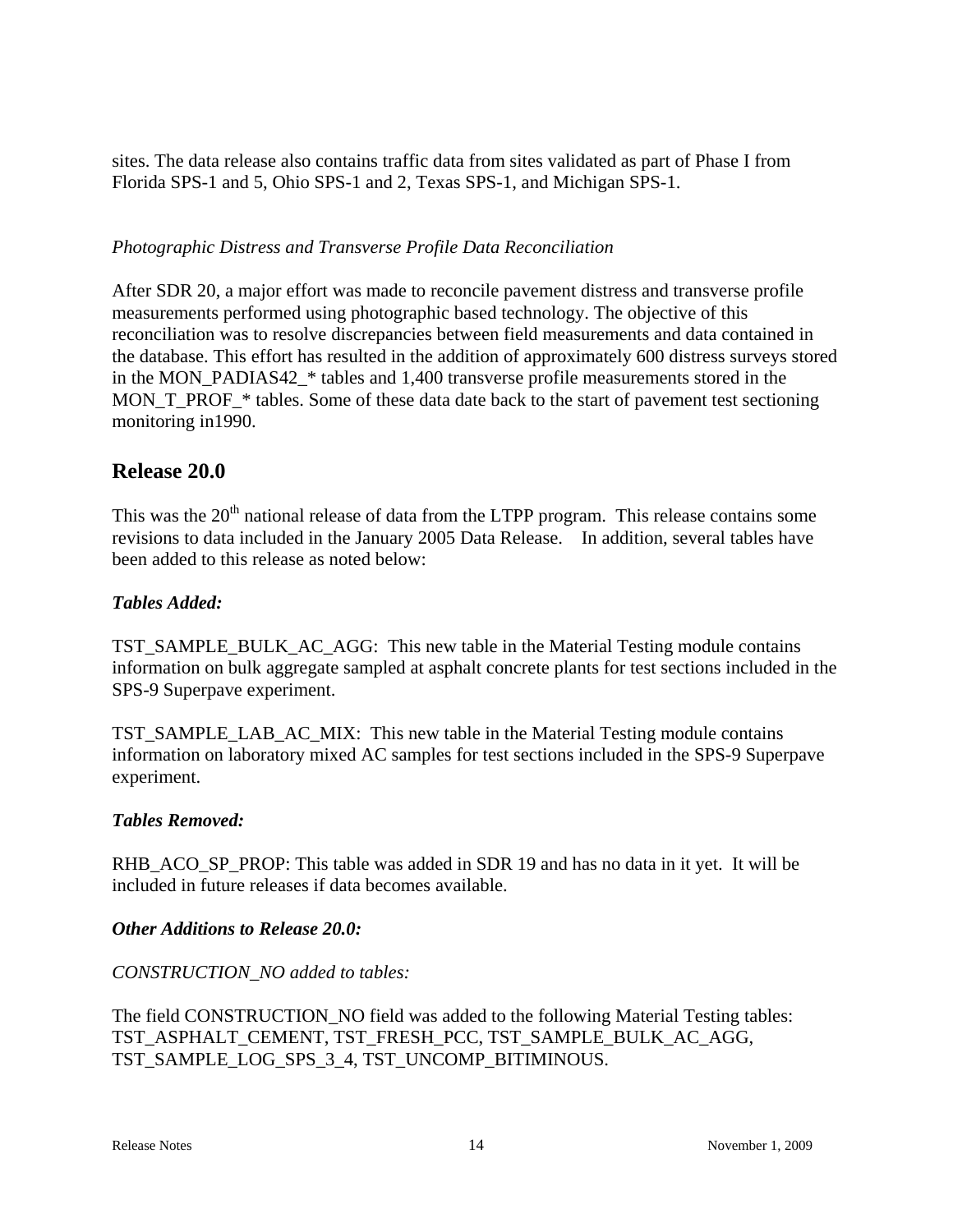### *Other Notes:*

### *Backcalculation Tables:*

This is the last release of the FWD backcalculation tables in the SDR. This data was calculated from FWD data that was available in 1997. It has become cost prohibitive to continue updates and support these data elements in response to changes and corrections are made to the baseline FWD data. An update was made to these tables to remove records which could no longer be traced to the source FWD data, and to correct these tables with changes made to the source data tables.

### *MON\_T\_PROF\_CROSS\_SLOPE table*

Population of this table for manual transverse profile measurements for all previous measurements was completed for this data release. From this data, a data user now has the capability of determining if ruts can hold water from a transverse cross slope perspective.

### *Known Data Issues Not Yet Reported*

The mechanism for reporting LTPP data problems is currently called the Data Analysis/Operations Feedback Report (DAOFR). LTPP data users can view resolved and unresolved DAOFR at the LTPP web site: [http://www.fhwa.dot.gov/pavement/ltpp.](http://www.fhwa.dot.gov/pavement/ltpp) The following unresolved data issues reported in the release notes for data release 19, have not yet been fully addressed. DAOFR will be prepared in the near future to better document these previously identified problems. Unresolved data problems previously identified in this data upload have already been submitted as DAOFRs to FHWA.

| Table              | Problem                                                         |
|--------------------|-----------------------------------------------------------------|
| AWS_HOURLY_DATA    | For site 350101, the pyranometer readings are suspect.          |
|                    | For certain sections, the faulting values are very inconsistent |
| MON_DIS_JPCC_FAULT | over time.                                                      |
|                    | The POINT_LOC value assigned to a given crack or joint          |
| MON_DIS_JPCC_FAULT | varies slightly over time on some sections                      |
|                    | For certain POINT_LOC's on given section, there are large       |
| MON_DIS_JPCC_FAULT | spikes in the measured faulting value.                          |
|                    | For a given POINT_LOC, the CRACK_OR_JOINT                       |
| MON_DIS_JPCC_FAULT | designation changes over time for some sections.                |
| MON_DIS_*_REV      | Many null values should in fact be recorded as zero.            |
| MON_DIS_AC_REV     | The fatigue cracking values on 010102 are suspect.              |
|                    | For 185518, OTHER indicates multiple patches, while the         |
| MON_DIS_CRCP_REV   | patching fields indicate only one.                              |
|                    | For a number of sites, BEFORE_TEMP and AFTER_TEMP               |
|                    | are zero during summer months, indicating that the values       |
| MON_DIS_AC_REV     | should probably be null instead.                                |
|                    | Inconsistent rating of transverse cracking on sections 290704,  |
| MON_DIS_JPCC_REV   | 290705                                                          |
| MON DIS JPCC REV   | inconsistent rating of map cracking on section 100210           |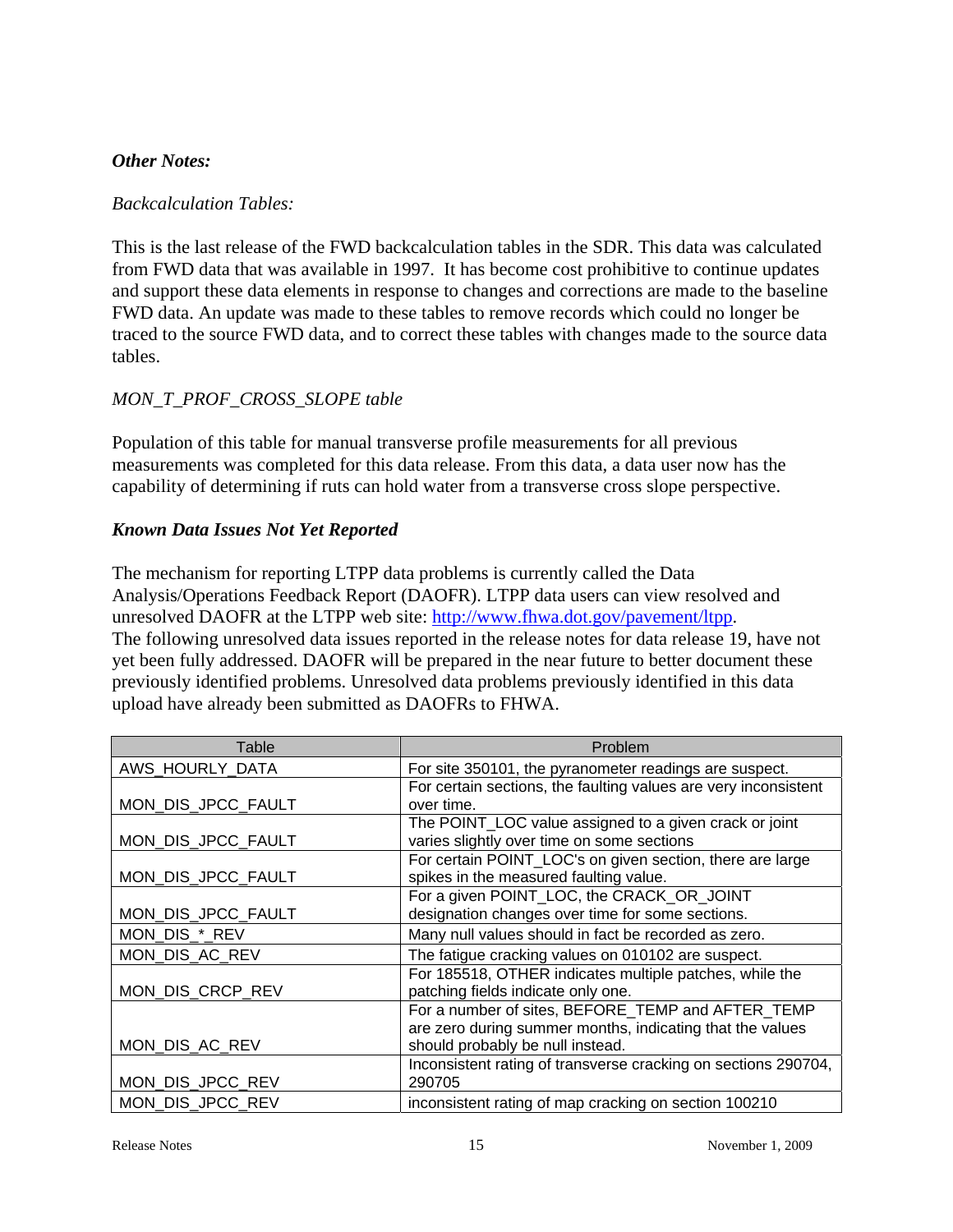| <b>Table</b>               | Problem                                                      |
|----------------------------|--------------------------------------------------------------|
|                            | On section 124000, 7/21/99, OTHER indicate presence of       |
| MON_DIS_JPCC_REV           | map cracking, though map cracking field contain zeroes.      |
|                            | For the 8/7/91 survey on the 2906** sections, OTHER          |
| MON_DIS_JPCC_REV           | indicates pumping, while the pumping fields indicate none.   |
|                            | For 18A430, 5/1/91and 370201, 9/19/02, OTHER indicates       |
| MON_DIS_JPCC_REV           | polished aggregate, but POLISH_AGG_A = 0.                    |
| MON_DIS_JPCC_FAULT         | EDGE and WHEELPATH measurements differ by > 12mm             |
|                            | Temperatures very low for certain dates on sections 131031(- |
| SMP_ATEMP_RAIN_HOUR        | 42) and 351112 (-49)                                         |
| SMP ATEMP RAIN DAY         | hourly average in HOUR outside min and max values in DAY     |
|                            | Sections 274040(9/22/93), 484143(9/25/97), and               |
| SMP_ELEV_PCC_DATA          | 833802(various dates) have questionable elevation data.      |
|                            | Questionable elevation data on 310114, 390901, 460804,       |
| SMP_ELEV_AC_DATA           | 469187, 501002, 831801, and 906405.                          |
|                            | 483739, THERM_NO = 18(after 5/6/00) and 11(after6/6/00)      |
| SMP_MRCTEMP_AUTO_DAY_STATS | have very high values - looks like bad sensor.               |
|                            | 180901, 0902, 0904, and 0905 have zero PROFILE INDEX,        |
| SPS9_PMA_PROFILE           | which is not a reasonable value.                             |
| TRF EQUIPMENT MASTER       | Where sensor type is null, it should be N.                   |
|                            | Sections/layers: 04_1021 layers 6,7; 18_5518 layers 9,10;    |
|                            | 18_6012, layer 11; 19_3006 layers 5,6; 19_3055 layers 5,6;   |
|                            | and section 27_1085 layer 5, do not have matching layers in  |
| TST_AC01_LAYER             | TST L05B                                                     |
|                            | In many TST tables, there are SAMPLE_NO entries that do      |
| Various                    | no have a match in one of the sampling tables.               |
|                            | In many TST tables, there are LOC NO entries that do no      |
| Various                    | have a match in one of the sampling tables.                  |
|                            | For many sections, the LAYER_NO reported does not have a     |
| TST_AC02                   | match in TST_L05B.                                           |
|                            | comments indicate multiple samples, but LOC_NO or            |
| TST AC04                   | SAMPLE_NO are for a single sample.                           |
|                            | There are many ASH_CONTENT values over 2, which may          |
| TST_AE01                   | indicate the test was not performed properly.                |
|                            | Many section have holes with locations far outside section   |
| TST_HOLE_LOG               | boundaries $(+/1 200')$ .                                    |
|                            | Ther are many records with negative TRANS_POS, but a         |
| TST_HOLE_LOG               | LOC_NO not indicative of shoulder testing.                   |
|                            | Many of the values in REPL_LOC_NO are not in LOC_NO for      |
| TST_HOLE_LOG               | that section.                                                |
|                            | For many SPS testing locations, POINT_LOC is within          |
| TST_HOLE_LOG               | another section according to SPS_PROJECT_STATIONS.           |

# **Release 19.0**

This was the 19<sup>th</sup> national release of data from the LTPP program. This release contains some revisions to data included in the July 2004 Data Release. This Data Release also includes a new software program, ESALCalc. In addition, several tables have been added to this release and some deleted, as noted, below: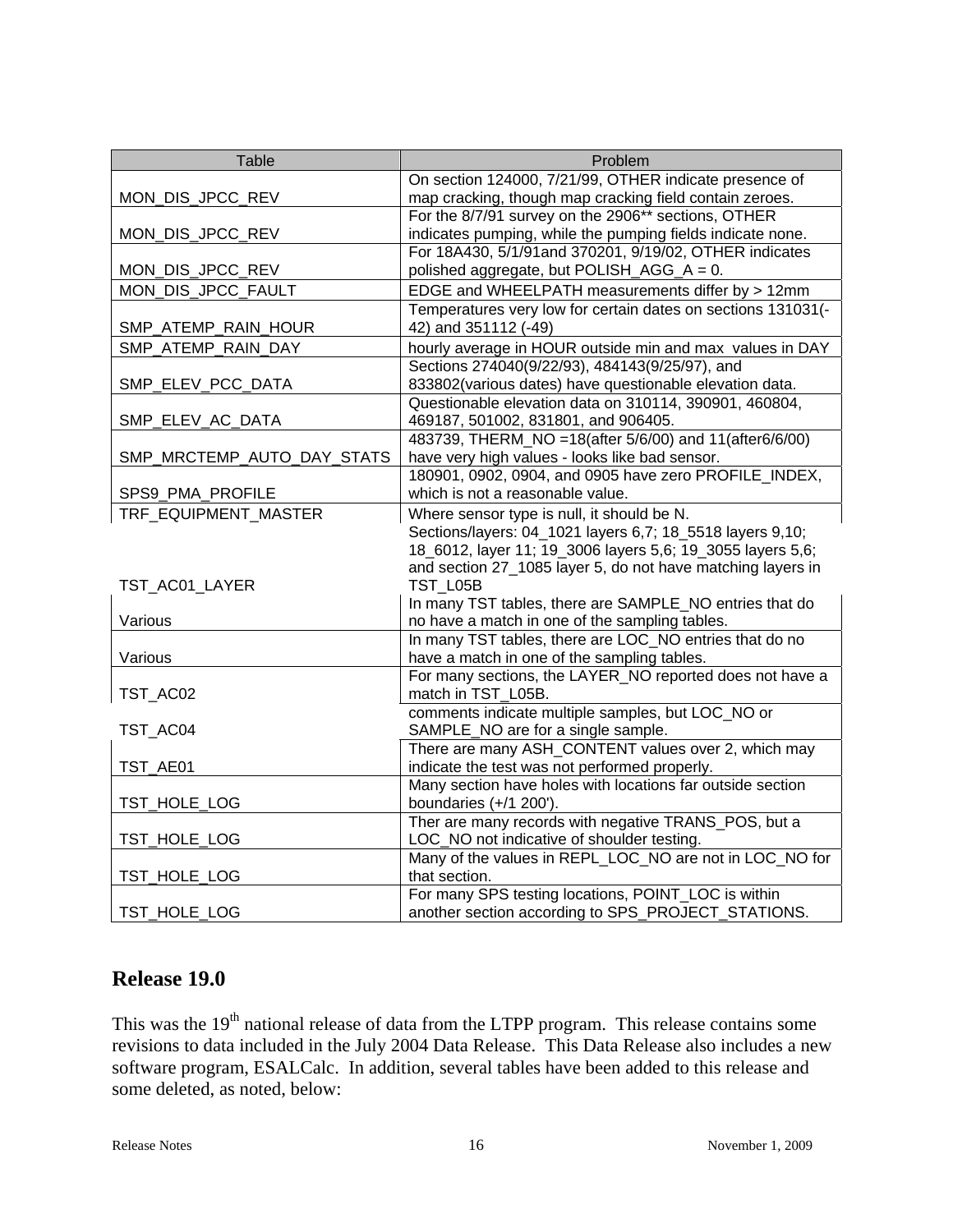### *Tables Added:*

*MON\_T\_PROF\_CROSS\_SLOPE:* This new table contains the elevation of the last data point, relative to the begin point, of manual transverse profile measurements made using the Dipstick device. This allows the transverse profile data to be de-normalized so that the true elevation profile, relative to the outside edge of the pavement lane, may be computed. This table is expected to be fully populated in 2006.

*SMP\_TDR\_MANUAL\_MOISTURE:* This table contains volumetric and gravimetric moisture content computed from dielectric constants interpreted and calculated from manually recorded TDR traces.

*CLM\_VWS\_HUMIDITY\_DAILY, CLM\_VWS\_PRECIP\_DAILY, CLM\_VWS\_TEMP\_DAILY, CLM\_VWS\_WIND\_DAILY:* These four tables were created to mirror similar monthly and annual climatic tables and to allow more selective analysis of the various daily data elements. These tables replace the table CLM\_VWS\_DATA\_DAILY. In addition, all Climatic tables contain data that were recomputed from Level E data provided by a national weather agency.

### *RHB\_ACO\_SP\_\* Tables*

Three new Rehabilitation tables were added to this SDR. These tables are used for non-recycled asphalt pavement overlays using SuperPave properties. The tables and their description are listed in the table below:

| <b>SDR Table Name</b> | Contents                                                    |
|-----------------------|-------------------------------------------------------------|
| RHB_ACO_SP_AGGR_PROP  | This table contains Superpave AC overlay aggregate          |
|                       | properties                                                  |
| RHB ACO SP MIX PROP   | This table contains Superpave AC overlay mixture properties |
|                       | as placed                                                   |
| RHB_ACO_SP_PROP       | This table contains Superpave AC overlay asphalt cement     |
|                       | properties                                                  |

### *Tables Removed:*

*MON\_T\_PROF\_DEV\_CONFIG:* This table contains information on equipment configuration settings used to capture, digitize, and interpret transverse profile measurements using the photographic and manual dipstick measurement methods. Note that transverse profile measurements based on the photographic method are obtained at the same time as the photographs for the film-based distress interpretations. Since this table provides little information to the data user, it is no longer included in the SDR.

### *Rehabilitation Tables*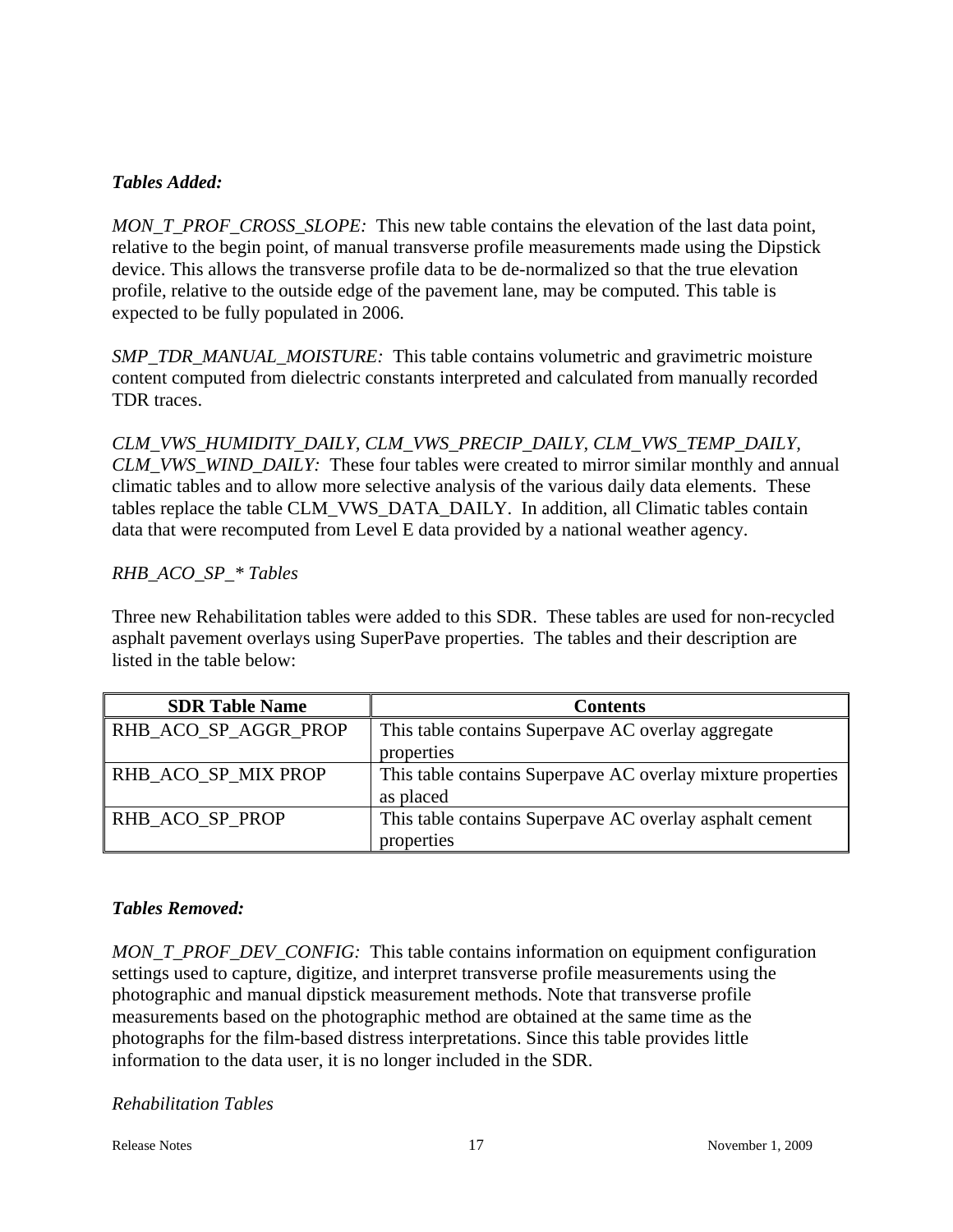Several Rehabilitation tables were removed from this Data Release since there are no data stored in the tables. Listed below are the tables that have been removed:

RHB\_CMRAP\_COMBINED\_AGG RHB\_CMRAP\_LAB\_AGED\_AC RHB\_CRACK\_SEAT\_PCC RHB\_PCCO\_STEEL RHB\_PRESSURE\_RELIEF RHB\_RCYPCC\_COMBINED\_AGGR RHB\_RCYPCC\_CONSTRUCTION RHB\_RCYPCC\_JOINT RHB\_RCYPCC\_MIXTURE RHB\_RCYPCC\_NEW\_AGGR RHB\_RCYPCC\_STEEL RHB\_RCYPCC\_STRENGTH

### *SPS Tables*

Several SPS tables were removed from this Data Release since there are no data stored in the tables. Listed below are the tables that have been removed:

SPS4\_TRANSIENT\_GENERAL SPS4\_TRANSIENT\_MEASURE SPS6\_TRANSFER\_EFFICIENCY SPS7\_LOAD\_TRANSFER SPS7\_PCC\_CRACK\_SEAL SPS7\_ TRANSFER\_EFFICIENCY SPS7\_UNDERSEALING SPS8\_PCC\_FULL\_DEPTH SPS9\_AC\_PATCHES SPS9\_DIAMOND\_GRIND SPS9\_PCC\_JOINT\_RESEAL SPS9\_RUT\_LEVEL\_UP SPS9\_UNDERSEALING

*TST\_SC06:* This table was intended to contain measurements of excess asphalt in bituminous mixtures obtained by using a loaded wheel and sand cohesion. Although the table structure exists, no data for this test were ever loaded into the database. Since this table is empty, it is not included in the SDR.

*TST\_SC13:* This table was intended to contain measurements of the polish value of aggregates used in chip seals applied to SPS-3 sections only. Although the table structure exists, no data for this test were ever loaded into the database. Since this table is empty, it is not included in the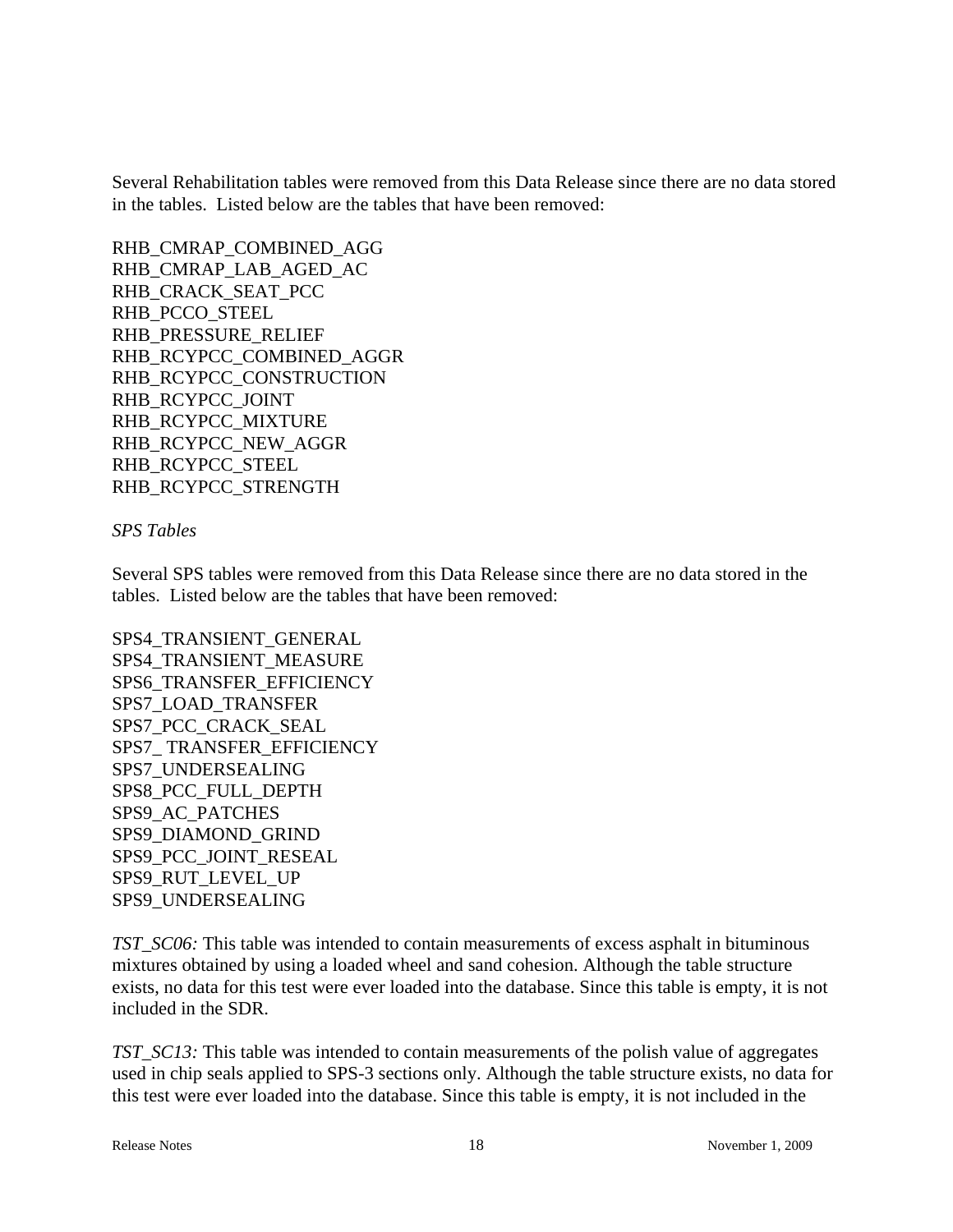### SDR.

*TRF\_MONITOR\_BASIC\_INFO:* This table has been replaced by outputs from the ESALCalc software.

### *Other Additions to Release 19.0:*

### *ESALCalc Software:*

A computer program called ESALCalc is included in the January 2005 SDR. This software will compute annual ESAL estimates from traffic monitoring data and pavement structure data. A manual is included with the software.

### *Restructuring of Data Modules and CD Contents:*

Two data modules had to be restructured due to database size limitations in Microsoft® Access 2000. The Climate module was split into three databases: Climate\_Daily\_Humid\_Precip, Climate\_Daily\_Temp\_Wind, and Climate\_Summary\_Data. The two Climate\_Daily\_\* databases contain daily tables, while the Climate\_Summary\_Data database contains monthly, annual, and all other Climate tables.

The Seasonal Monitoring Program (SMP) module was divided into two new databases: Seasonal\_Monitoring and Seasonal\_Monitoring\_TDR\_Meas. The time-domain reflectometry (TDR) measurement tables are in the Seasonal\_Monitoring\_TDR\_Meas database, while all other SMP tables are in the Seasonal Monitoring database.

In addition, the data modules had to be rearranged on CDs 1 and 2. The SMP and Backcalculation modules were added to CD 2, which also contains FWD Measurements. This CD has been renamed "Seasonal Monitoring and Deflection". CD 1 remains the same, minus the SMP and Backcalculation modules. CD 1 is referred to as the "Primary Data Set".

### *Issues Identified Since Release 18.0:*

Below is a table that describes data issues found during a review of the July 2004 Data Release. Data analysts should review this list when performing research.

| <b>Table</b>       | Issue                                                    |
|--------------------|----------------------------------------------------------|
| AWS_HOURLY_DATA    | For site 350101, the pyranometer readings are suspect.   |
|                    | The TRAFFIC_RS field is not populated correctly for some |
| EXPERIMENT_SECTION | records.                                                 |
|                    | For certain sections, the faulting values are very       |
| MON_DIS_JPCC_FAULT | inconsistent over time.                                  |
|                    | The POINT_LOC value assigned to a given crack or joint   |
| MON_DIS_JPCC_FAULT | varies slightly over time on some sections.              |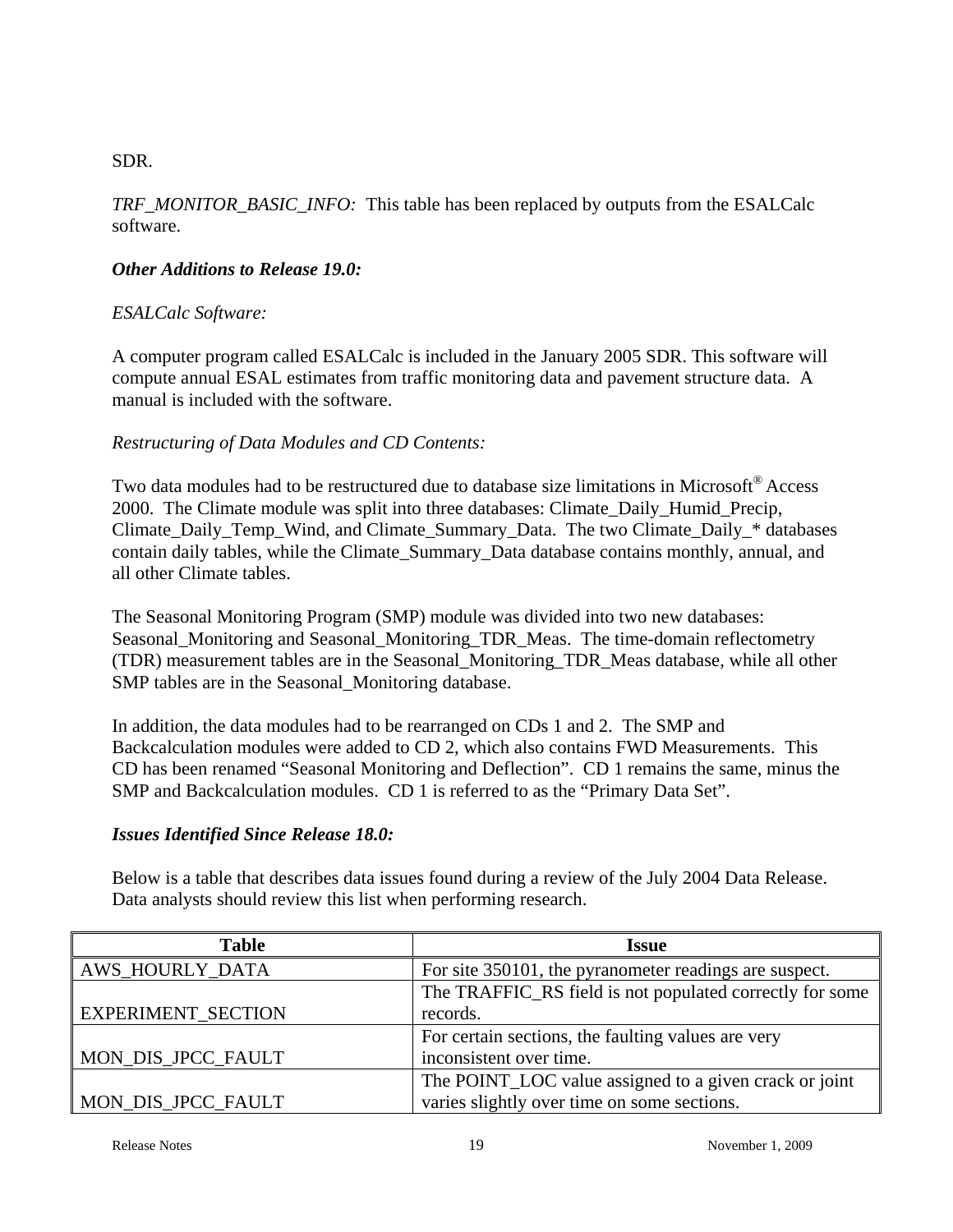| <b>Table</b>        | <b>Issue</b>                                                       |
|---------------------|--------------------------------------------------------------------|
|                     | For certain POINT_LOC's on given section, there are large          |
| MON_DIS_JPCC_FAULT  | spikes in the measured faulting value.                             |
|                     | For a given POINT_LOC, the CRACK_OR_JOINT                          |
| MON_DIS_JPCC_FAULT  | designation changes over time for some sections.                   |
| MON_DIS_*_REV       | Many null values should, in fact, be recorded as zero.             |
| MON_DIS_AC_REV      | The fatigue cracking values on 010102 are suspect.                 |
|                     | For 185518, OTHER indicates multiple patches, while the            |
| MON_DIS_CRCP_REV    | patching fields indicate only one.                                 |
|                     | For a number of sites, BEFORE_TEMP and                             |
|                     | AFTER_TEMP are zero during summer months, indicating               |
| MON_DIS_AC_REV      | that the values should probably be null instead.                   |
|                     | On section 485328, $1/22/01$ , PHOTO_VIDEO = P, but                |
| MON_DIS_CRCP_REV    | comments indicate no pictures obtained.                            |
|                     | 485274, 2/11/97 has LONG_JOINT_SEAL_NO = 0,                        |
| MON_DIS_CRCP_REV    | $LONG_JOIN_SEAL_DAM_L > 0.$                                        |
|                     | Inconsistent rating of transverse cracking on sections             |
| MON_DIS_JPCC_REV    | 290704, 290705.                                                    |
|                     | For a number of surveys on various sites, the number of            |
| MON_DIS_JPCC_REV    | map cracking areas is zero, but the area is non-zero.              |
| MON_DIS_JPCC_REV    | Inconsistent rating of map cracking on section 100210.             |
|                     | On section 124000, 7/21/99, OTHER indicates presence of            |
| MON_DIS_JPCC_REV    | map cracking, though map cracking field contains zeroes.           |
|                     | For 313033, 11/16/99 and 290605, 7/20/95,                          |
| MON_DIS_JPCC_REV    | PUMPING_NO = $0$ while PUMPING_L > 0.                              |
|                     | For the 8/7/91 survey on the 2906 <sup>**</sup> sections, OTHER    |
| MON_DIS_JPCC_REV    | indicates pumping, while the pumping fields indicate none.         |
|                     | For 18A430, 5/1/91and 370201, 9/19/02, OTHER indicates             |
| MON_DIS_JPCC_REV    | polished aggregate, but POLISH_AGG_A = $0$ .                       |
|                     | EDGE and WHEELPATH measurements differ by >                        |
| MON_DIS_JPCC_FAULT  | 12mm.                                                              |
|                     | Various fault values are entered to 0.1mm, but the device is       |
| SMP_JOINT_FAULT     | supposed to read to 1mm only.                                      |
|                     | Temperatures very low for certain dates on sections                |
| SMP ATEMP RAIN HOUR | 131031(-42) and 351112 (-49).                                      |
|                     | Hourly average in HOUR outside min and max values in               |
| SMP_ATEMP_RAIN_DAY  | DAY.                                                               |
|                     | Sections 274040 (9/22/93), 484143 (9/25/97), and 833802            |
| SMP_ELEV_PCC_DATA   | (various dates) have questionable elevation data.                  |
|                     | Questionable elevation data on 310114, 390901, 460804,             |
| SMP_ELEV_AC_DATA    | 469187, 501002, 831801, and 906405.                                |
|                     | 483739 (2/15/97) has null daily values where there is              |
| SMP_ATEMP_RAIN_DAY  | sufficient info in the hourly table $(>20$ hours) to calculate it. |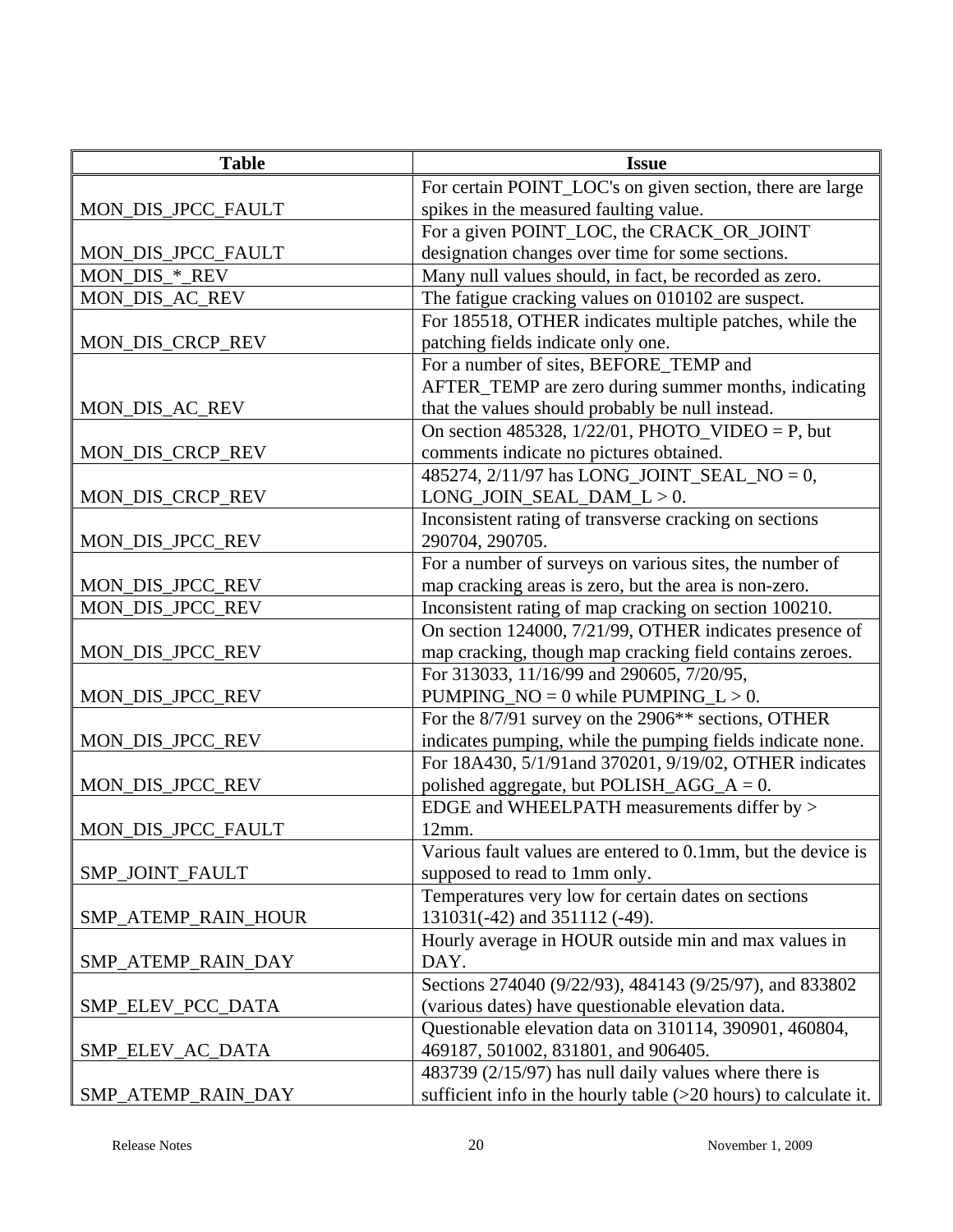| <b>Table</b>               | <b>Issue</b>                                                  |
|----------------------------|---------------------------------------------------------------|
|                            | 483739, THERM_NO = 18(after 5/6/00) and 11(after6/6/00)       |
| SMP_MRCTEMP_AUTO_DAY_STATS | have very high values - looks like bad sensor.                |
|                            | 180901, 0902, 0904, and 0905 have zero                        |
| SPS9_PMA_PROFILE           | PROFILE_INDEX, which is not a reasonable value.               |
| TRF_EQUIPMENT_MASTER       | Where sensor type is null, it should be N.                    |
|                            | 460901, FIELD_SET = 1 has multiple construction               |
|                            | numbers associated with it - which can cause incorrect CN     |
| TST_HOLE_LOG               | assignment.                                                   |
|                            | 089020, FIELD_LAYER_NO = 4 has an average thickness           |
| TST_AC01                   | of zero.                                                      |
|                            | 2606** layers 4, 5, 6, 260902 layers 5, 6, 7, 469197 layer 5, |
|                            | and 511423 layer 6 do not have matching layers in             |
| TST_AC01_LAYER             | TST_L05B.                                                     |
|                            | For 18A959, there are records with FIELD_LAYER_NO =           |
| TST_AC01_LAYER             | 1 (which would be subgrade).                                  |
|                            | In many TST tables, there are SAMPLE_NO entries that do       |
| Various                    | not have a match in one of the sampling tables.               |
|                            | In many TST tables, there are LOC_NO entries that do no       |
| Various                    | have a match in one of the sampling tables.                   |
|                            | In many TST tables, there are LAYER_NO entries that do        |
| Various                    | no have a match in TST_L05B.                                  |
|                            | Some records in TST_AE03, PC03, PC06,                         |
|                            | SS01_UG01_UG02, SS04_UG08, UG04_SS03, and                     |
|                            | UG05_SS05 have test results reported for layers               |
|                            | inappropriate for the test type (bound layers for unbound     |
| Various                    | tests, etc).                                                  |
|                            | Comments indicate multiple samples, but LOC_NO or             |
| TST_AC04                   | SAMPLE_NO are for a single sample.                            |
|                            | There are many ASH_CONTENT values over 2, which               |
| TST_AE01                   | may indicate the test was not done properly.                  |
|                            | Many sections have holes with locations far outside section   |
| TST_HOLE_LOG               | boundaries $(+/- 200')$ .                                     |
|                            | There are many records with negative TRANS_POS, but a         |
| TST_HOLE_LOG               | LOC_NO not indicative of shoulder testing.                    |
|                            | Many of the values in REPL_LOC_NO are not in LOC_NO           |
| TST_HOLE_LOG               | for that section.                                             |
|                            | For many SPS testing locations, POINT_LOC is within           |
| TST_HOLE_LOG               | another section according to SPS_PROJECT_STATIONS.            |
|                            | Several records have inconsistent LAYER_TYPE and              |
| TST_L05B                   | DESCRIPTION.                                                  |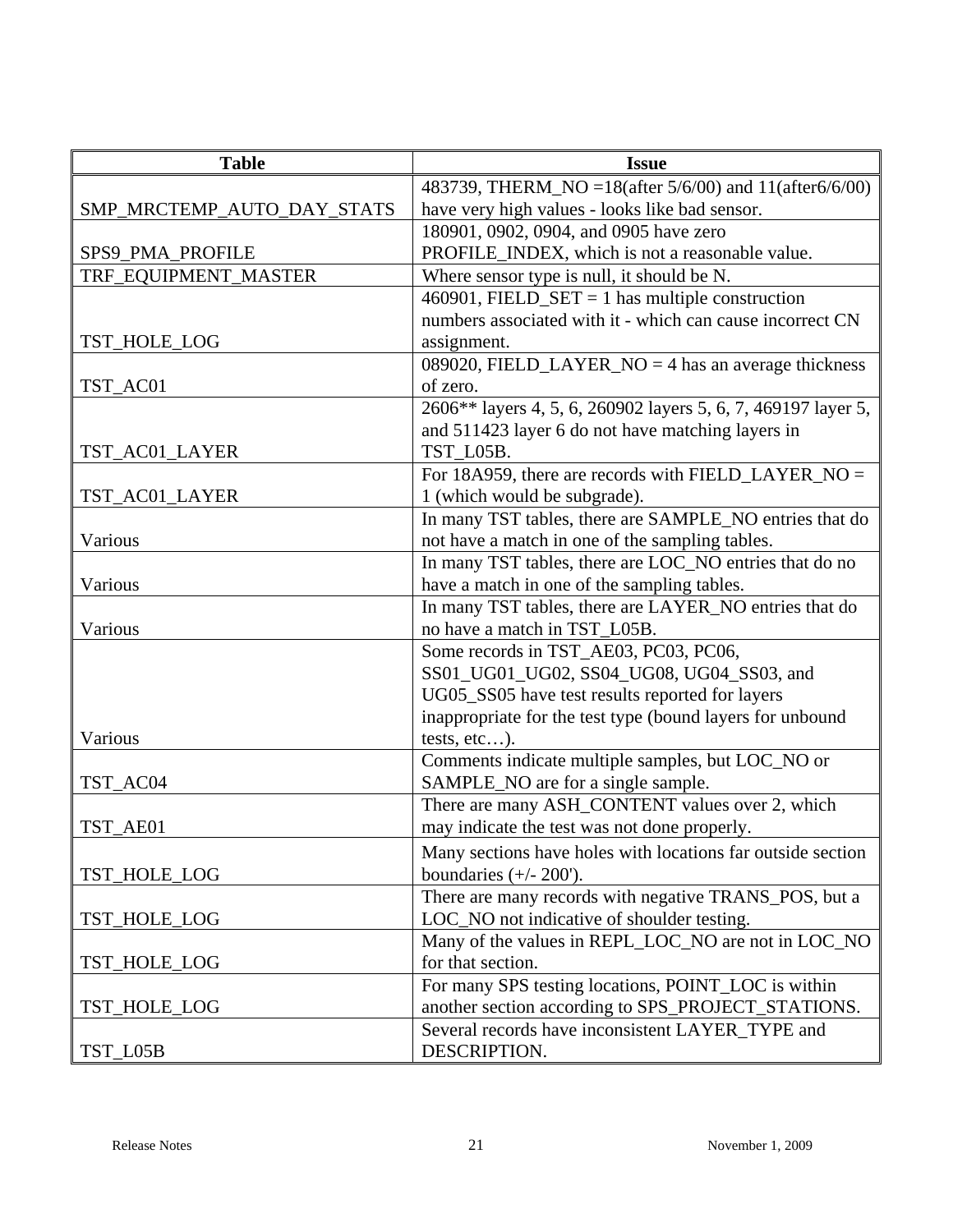# **Release 18.0**

This was the 18th national release of data from the LTPP program. This release contains some revisions to data included in the January 2004 Data Release. New tables included for the first time in this release and updates are noted in the following:

### *Ground Penetrating Radar Module*

In 2003, Ground Penetrating Radar (GPR) measurements were performed on a subset of LTPP sections to provide an estimate of layer thickness variations within the monitoring portion of the test section. The measurements were performed on all SPS-1 project sites still in-service at the time. Measurements were also performed on one selected SPS-2, and SPS-5, and SPS-6 project site. The results of the measurements are stored in the GPR data module. Listed below are the tables and a brief description of each:

| <b>SDR Table Name</b>  | <b>Contents</b>                                                |
|------------------------|----------------------------------------------------------------|
| <b>GPR_MASTER</b>      | One record is included in GPR MASTER for each                  |
|                        | measurement pass on a test section. Typically there are two    |
|                        | measurement passes on a test section.                          |
| <b>GPR THICK POINT</b> | This table contains the results of the thickness               |
|                        | interpretations from the GPR measurements.                     |
| GPR_THICK_SECT         | This table contains statistics on the thickness and dielectric |
|                        | constant from data contained in the GPR THICK POINT            |
|                        | table whose stations fall inside the monitoring portion of the |
|                        | test section.                                                  |
| <b>GPR LINK LAYER</b>  | This table provides a link between pavement layers             |
|                        | identified in the GPR measurements and pavement layers         |
|                        | identified by other means. It is not possible to identify      |
|                        | layers with similar material properties with GPR               |
|                        | measurements. To analyze GPR data, multiple layers in the      |
|                        | physical pavement structure can be combined into a single      |
|                        | layer.                                                         |

### *Drainage Inspection Tables*

Three new tables were added to the Monitoring module containing data information on the condition of the edge drain systems installed at the SPS-1, and -6 projects. In the future, tables may be added for other drainage feature evaluations. Listed below are the tables and a brief description of each:

| <b>SDR Table Name</b>   | <b>Contents</b>                                       |
|-------------------------|-------------------------------------------------------|
| <b>MON DRAIN MASTER</b> | This table contains information on the permanent      |
|                         | features of the edge drain system and the location of |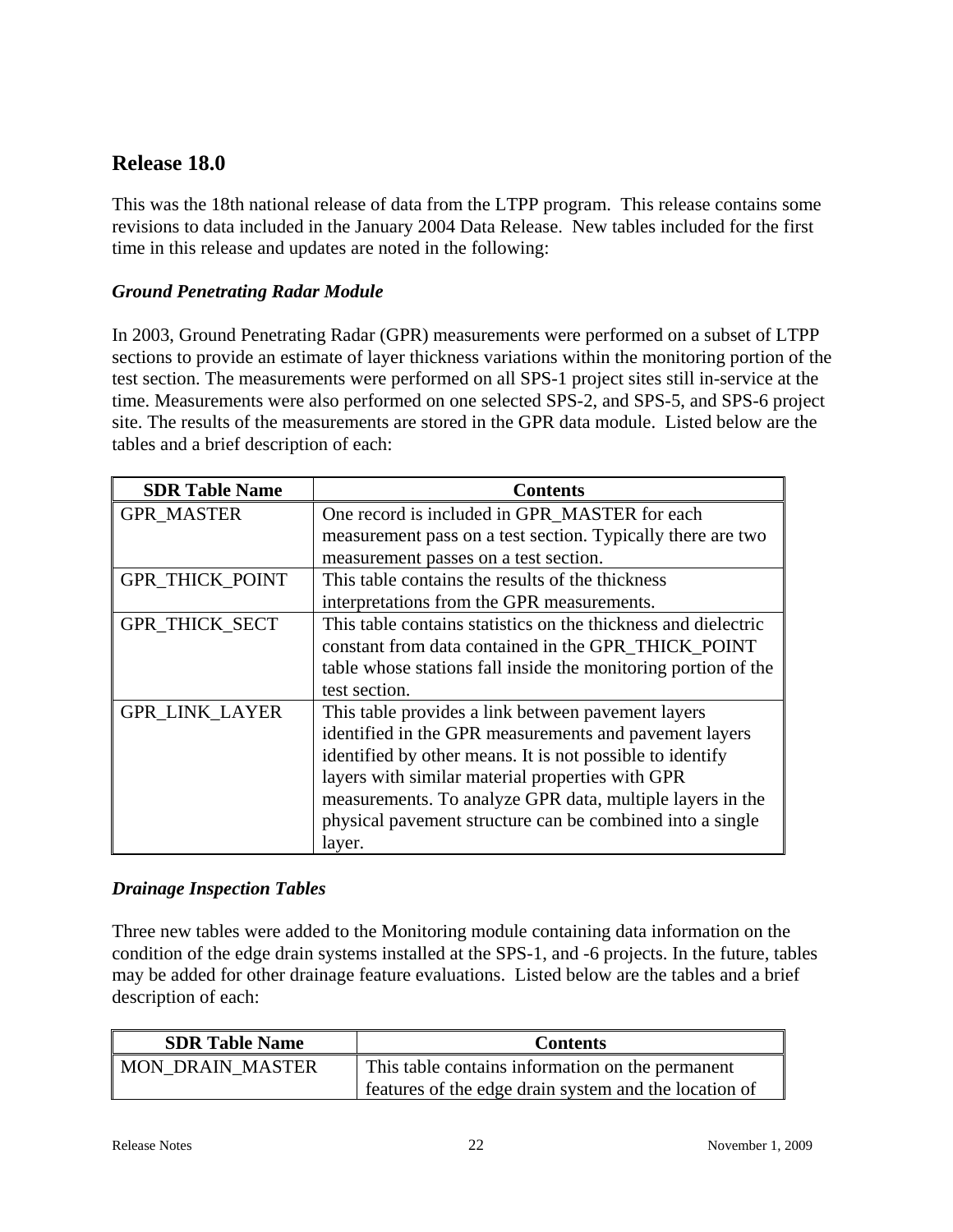|                            | the lateral openings.                                 |
|----------------------------|-------------------------------------------------------|
| <b>MON DRAIN CONDITION</b> | This table contains information regarding the         |
|                            | condition of the lateral openings and the area around |
|                            | the lateral openings at the time of inspection.       |
| <b>MON DRAIN INSPECT</b>   | This table contains information on the results of the |
|                            | video edge drain inspection.                          |

*TST\_UNBOUND\_SPEC\_GRAV:* This table contains the specific gravity of unbound base and subgrade materials. Since this test was not specified in the original material test guidelines for LTPP sections, data are only available for a subset of test sections. The current source of this data is from resilient modulus tests performed by one of the LTPP contract laboratories. Although not required, that laboratory contractor included this measurement in their test results. Test data are currently available for test sections in the North Atlantic and Southern Regions. Depending on budget constraints, it is planned to obtain these measurements from SPS project sites in the future. There are no plans to obtain this data from other GPS test sections. This table is currently undergoing population and not all of the available data have been entered.

### *Climate Data*

This release contains a major data update to the Climatic module covering the period from 1997 to 2002. Additions and corrections were made to the CLM\_SITE\_VWS\_LINK table to add links for test sections and SPS projects missing in the previous data releases. The QC on the CLM tables was run with a "no manual upgrade" policy. A very small percentage of records failed one or more checks and were left in the database with a non-level E RECORD\_STATUS.

### *Data Dictionary and Codes*

This data release contains a major revision to the data dictionary contained in the LTPPDD table and the codes contained in the CODES table. Some of the revisions included removing fields no longer needed, modifying field descriptions, updating the field indicating the data sheet used to record the data, and adding missing codes.

### *Tables Removed*

Three tables that were included in previous releases were removed from this release. TST L06 and TST\_L07, which contained the sample disposal record for AC and PCC specimens, were removed since they contained information of little use to a data analyst. The table SMP\_WATERTAB\_DEPTH\_AUTO was also excluded since there was no data in the table, and no data is expected in the future.

# **Release 17.0**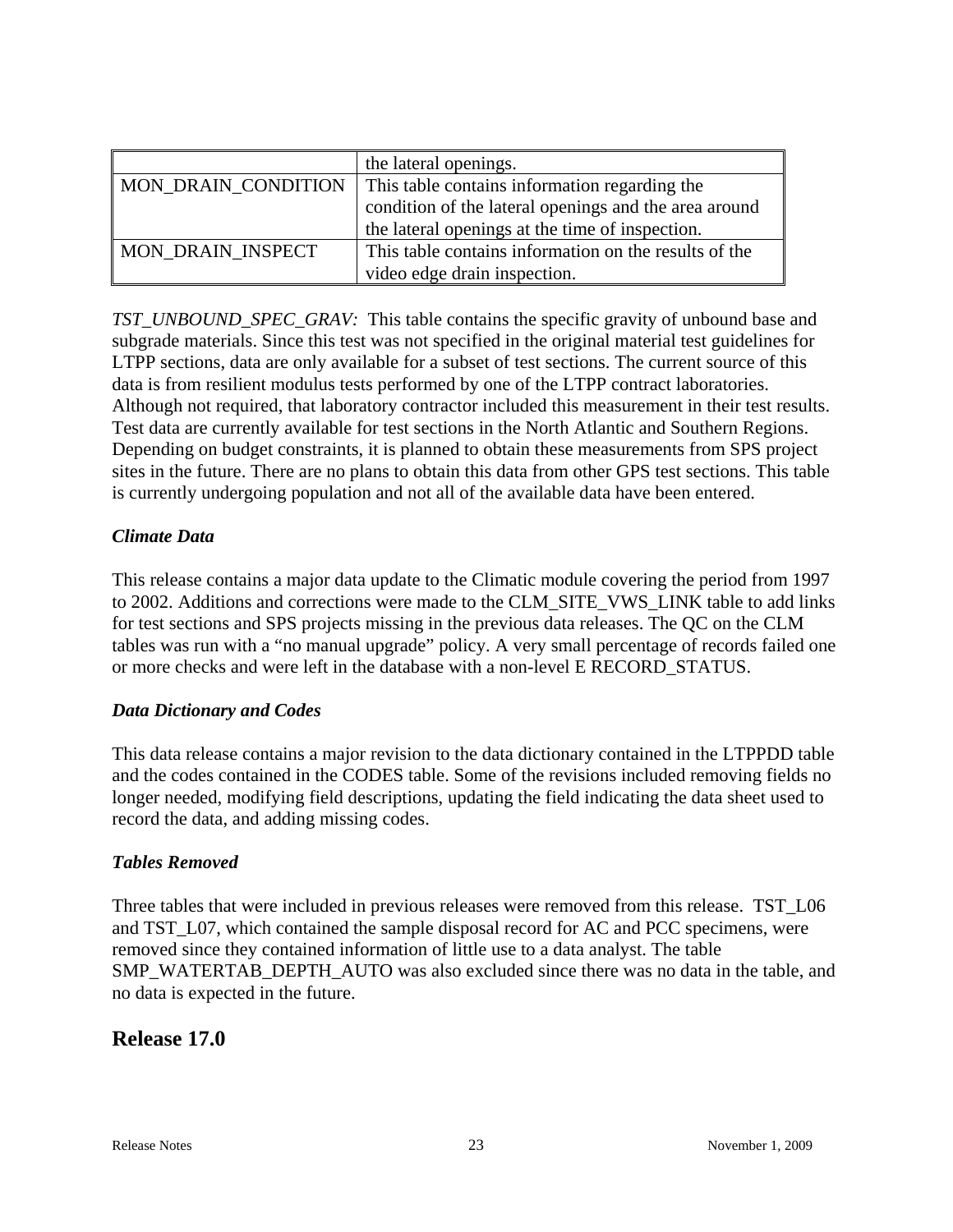Data Release 17.0 was made available in January 2004. This release contains some revisions to data included in the July 2003 Data Release. No changes or updates have been made to data in the climatic and dynamic load response modules.

### *Superpave Asphalt Binder and Mixture Tests*

Data Release 17 contains, for the first time, the data from Superpave-related asphalt binders and mixtures. This data includes test results from the dynamic shear rheometer, bending beam rheometer, direct tension, gyratory compaction, and volumetric and gravimetric properties of gyratory compacted specimens. This data represents only a partial set of available data. LTPP contractors are still in the process of entering these data and resolving errors. More data are expected to be included in Release 18. Data users are encouraged to contact LTPP Customer Service with questions or problems that they may find in the contents of these new tables.

| <b>SDR Table Name</b> | <b>Contents</b>                                         |
|-----------------------|---------------------------------------------------------|
| TST LINK LAYER        | Links between TST_ID and layers in TST_L05B             |
| TST LINK SAMPLE       | Links between TST_ID and samples in                     |
|                       | TST_SAMPLE_LOG                                          |
| TST_AE07_MASTER       | Sample and configuration information for Dynamic Shear  |
|                       | Rheometer (DSR) test                                    |
| TST_AE07_DATA         | Data from Dynamic Shear Rheometer (DSR) test            |
| TST_AE08_MASTER       | Sample and configuration information for Bending Beam   |
|                       | Rheometer (BBR) test                                    |
| TST_AE08_DATA         | Data from Bending Beam Rheometer (BBR) test             |
| TST_AE09_MASTER       | Sample and configuration information for Direct Tension |
|                       | (DT) test                                               |
| TST_AE09_DATA         | Data from Direct Tension (DT) test                      |
| TST_SP01_MASTER       | Sample and configuration information for gyratory       |
|                       | compaction test                                         |
| TST_SP01_DATA         | Data from gyratory compaction test                      |
| TST SP02              | Asphalt mix volumetric and gravimetric information      |

To store these data, the following eleven tables were added to the material test module (TST).

Since some of these tests represent samples of materials used in more than one layer on multiple test sections, a field named TST\_ID is used as primary key in these tables to link material test results to test sections and pavement layers. The TST\_LINK\_LAYER table provides a linkage between TST. ID and test sections and pavement layers in the TST. L05B table, using the fields STATE\_CODE, SHRP\_ID, CONSTRUCTION\_NO, and LAYER\_NO. The TST\_LINK\_SAMPLE table provides linkage between TST\_ID and material sampling information contained in TST\_SAMPLE\_LOG using the fields STATE\_CODE, SHRP\_ID, FIELD\_NO and SAMPLE\_NO.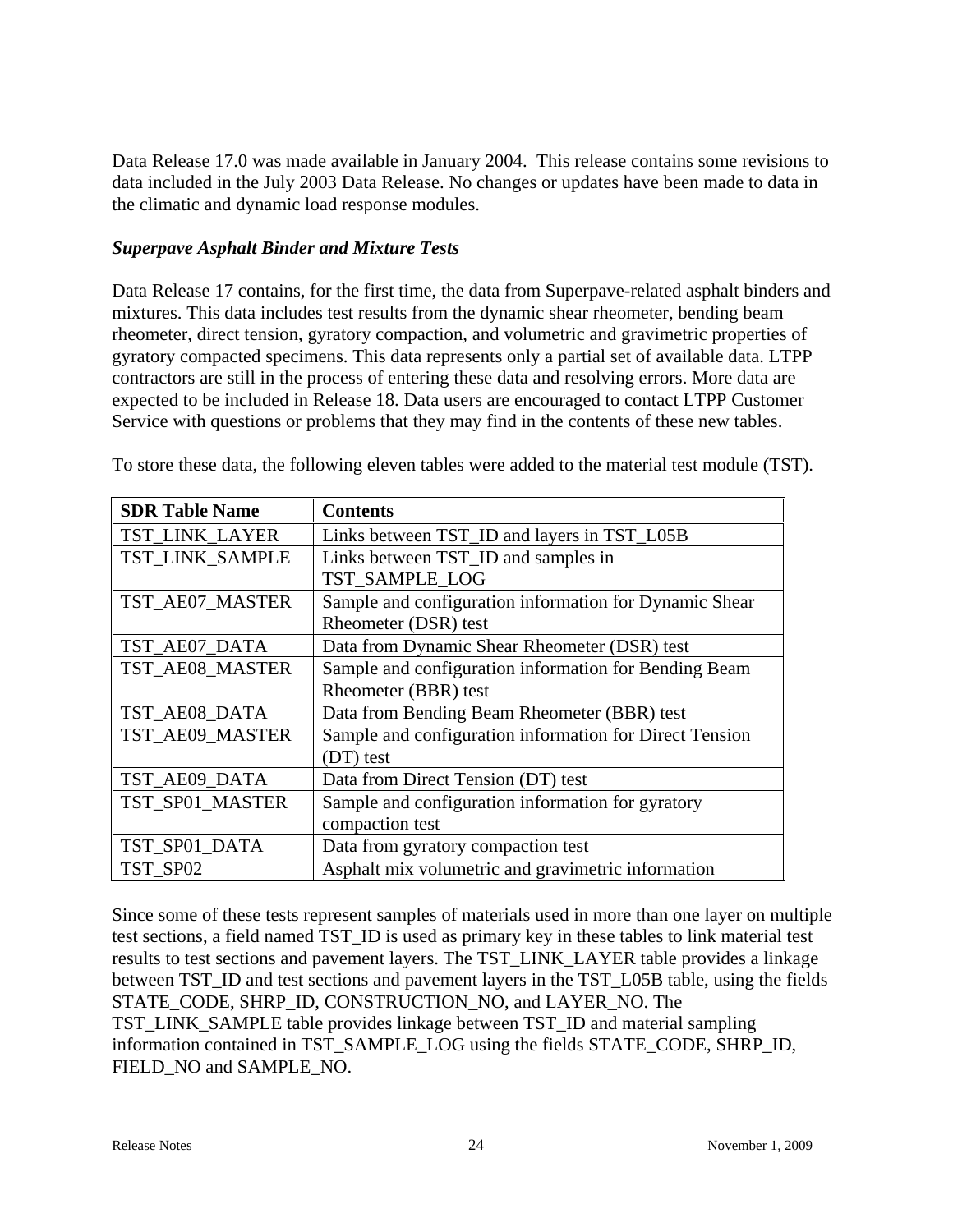### *Supplemental Test Section QC*

This is the first data release that includes the results of quality checks on data from supplemental test sections constructed on the Specific Pavement Studies sites. The RECORD\_STATUS field in records for supplemental test sections should now be populated as it is for other test sections. Although the majority of the new checks worked as expected, data users may find some anomalies that have not been corrected. Please contact LTPP Customer Service with questions or issues related to supplemental section QC.

### *SPS 9 Construction Data*

SPS-9 construction data was first released in the July 2003 data release. Work continues on entering SPS-9 construction data to the SPS module.

# *Traffic Monitoring Data*

Processing of traffic monitoring data collected between 1999 and 2002 has been substantially completed. Work continues on loading and resolving errors in "problem" data sets from this time period. More traffic monitoring data is expected to be available in the next data release.

# *Distress Data*

Distress data processed by version 1.0 of the Padias software is being reprocessed with version 4.2 of the software. Distress survey records that have been migrated to the MON\_DIS\_PADIAS42 tables over the past several data releases have been removed from the MON\_DIS\_PADIAS tables.

# **Release 16.0**

Data Release 16.0 was available in July 2003. This release contains some revisions to data included in the January 2003 Data Release and includes new pavement monitoring, construction and materials test data collected through May 2003.

One new table, TRF\_MONITOR\_LTPP\_LN, was added to the Traffic module for this release. Another table, TRF\_MONITOR\_AXLE\_DISTRIB, was restructured. The old TRF\_MONITOR\_AXLE\_DISTRIB table was structured as one record per axle type per weight bin or 160 records per site per year. All bins and all axle types are present for every site (even some without weight data). The new TRF\_MONITOR\_AXLE\_DISTRIB has one record per axle type per vehicle class or a maximum of 40 records per site per year. If an axle type or vehicle class was not weighed, there is no record in the database.

LTPP is in the process of implementing new and improved traffic analysis software and clearing the backlog of unprocessed traffic monitoring data. The two tables noted above contain the output from the new analysis software for pre-1998 data previously processed using the old